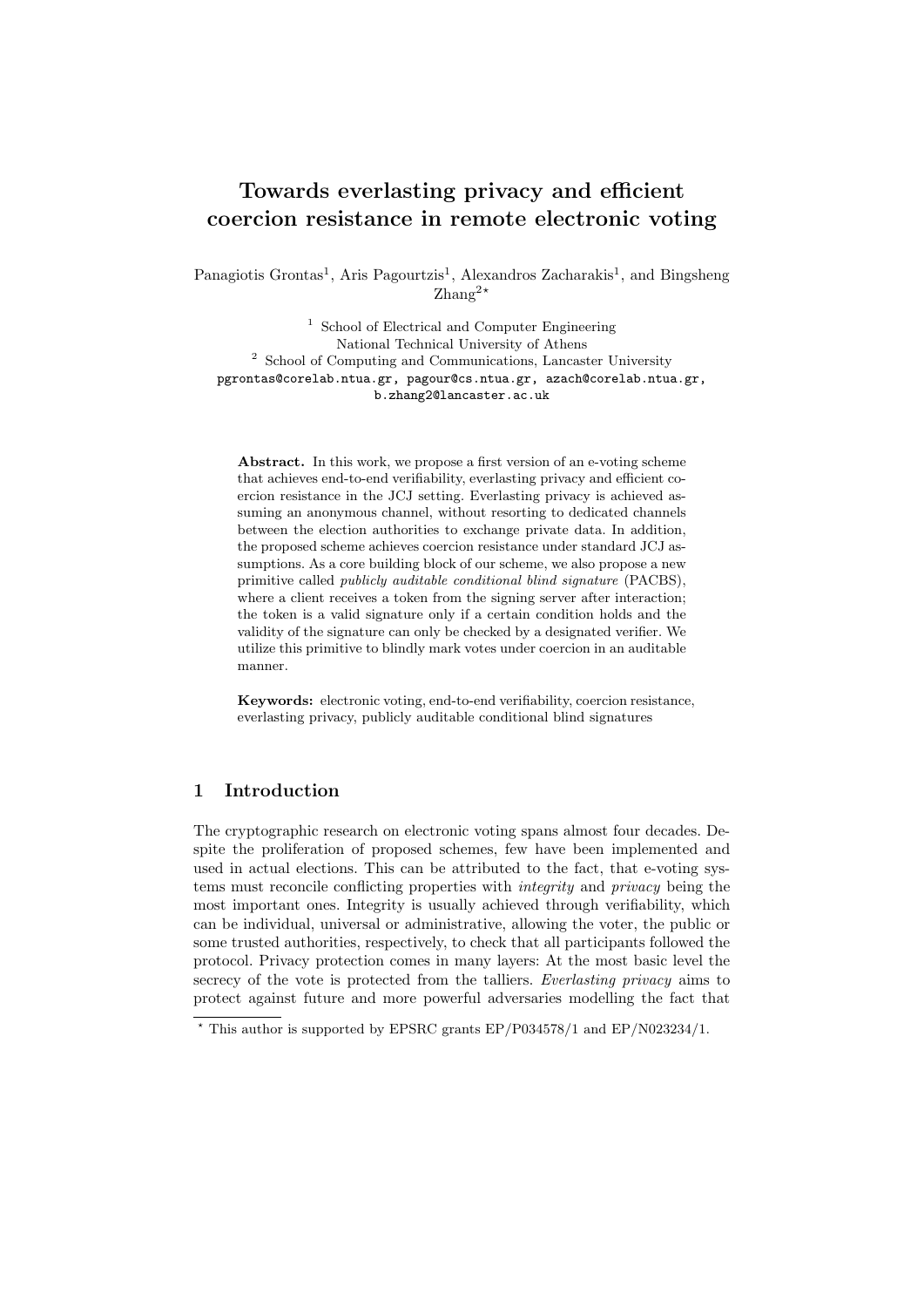theoretical and practical advances (e.g. quantum computing) might render obsolete the cryptographic assumptions upon which privacy rests. Receipt Freeness protects from a dishonest voter wanting to sell her vote to a passive adversary. Coercion Resistance is the essential property that will enable remote electronic voting, where the lack of a controlled environment for vote casting, leaves the voters vulnerable to active adversaries that can 'look over their shoulder' and dictate their behavior.

Juels, Catalano and Jakobsson proposed in [\[12\]](#page-13-0) a framework to defend against coercion attacks, which was implemented in Civitas [\[19\]](#page-14-0). Their main idea was, that in order to achieve coercion resistance, the aspiring coercer must not be able to tell whether his attempt succeeded or not. This can be done by allowing the voter, to cast many ballots accompanied by anonymous credentials. Specifically, she obtains a valid credential through a one-time use of an untappable channel. Moreover she is assumed to have the capability to generate many different but indistinguishable ones. Under coercion, she uses fake (unregistered) credentials, indistinguishable from the valid one, which is employed when the voter has a moment of privacy, a necessary condition for coercion resistance. To correctly count the votes, however, the system must filter out the ballots that correspond to false credentials. This is done by comparing (in encrypted form) the supplied credentials with the valid ones that are published in a master list - the voter roll after registration ends. Moreover, since the JCJ scheme allows for multiple votes per voter, duplicate ballots must be removed before counting. In principle, these operations are of quadratic complexity with respect to the number of ballots cast, which is typically quite larger than the number of voters, making the scheme impractical for large scale elections.

The motivation for this work stems from the reasonable assumption, first stated in [\[15\]](#page-13-1), that the importance of integrity peaks during and immediately after the voting process, but diminishes as more parties are convinced about the result and concede. On the other hand, privacy is important during both voting and counting but retains its importance long after the announcement of the results, since the votes serve as evidence of one's political beliefs. Verifiability implies that such evidence is available to many third parties, making it in effect undeletable. This can have dire consequences in the case of a future oppressive regime. Therefore, our focus is a voting protocol that enhances privacy, both during and after voting without sacrificing verifiability.

Our contribution We propose a first version of a voting protocol based on the architecture of FOO [\[4\]](#page-13-2), one of the most privacy aware voting schemes in the literature, augmented with an efficient implementetation of the coercion resistance properties of JCJ [\[12\]](#page-13-0). In particular, we take advantage of the fact that in FOO, voting occurs in two phases, namely authorization and counting, and use it to overcome the performance bottleneck of JCJ. We achieve this by using the idea of [\[37\]](#page-14-1), i.e. marking the fake credentials during the authorization phase where voter identification is available. By using the voter ID the correct credential can be efficiently retrieved and compared to the supplied one with no need to check all credentials. Of course, during this phase the ballot contents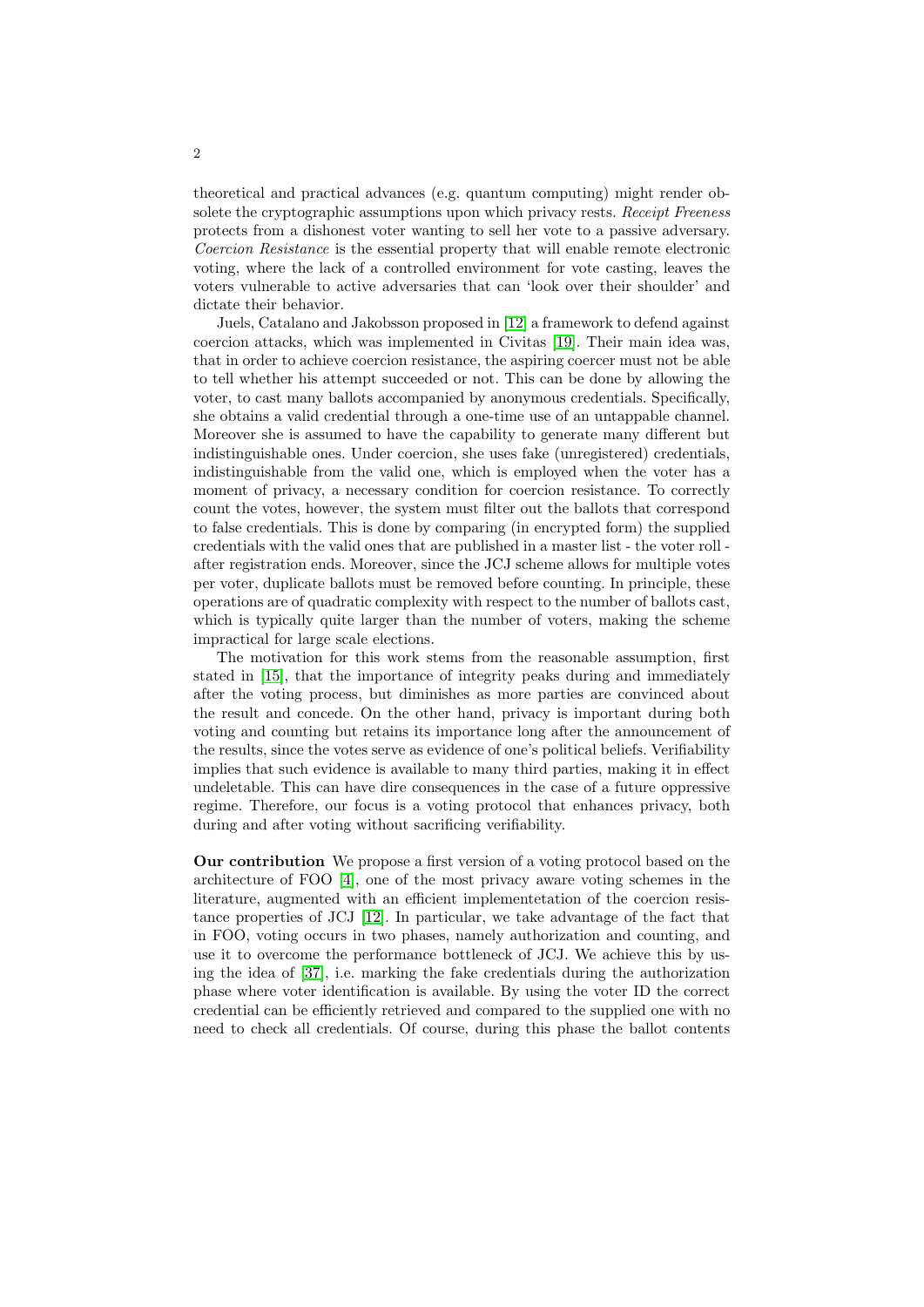must be blinded, as they can be correlated with the voter ID. The fact that the credential is invalid is conveyed to the counting phase by applying a publicly auditable variation of a novel cryptographic primitive, Conditional Blind Signatures (CBS) [\[40\]](#page-14-2). The counter receives the ballot and an authorization in the form of a blind signature, that contains a bit that specifies if the vote is valid or under coercion. The perfect blindness property of the CBS scheme combined with an anonymous channel enable us to achieve the everlasting privacy property, without residing to dedicated channels between the authorities. Our protocol achieves verifiability, coercion resistance and everlasting privacy with minimal assumptions.

Related work Various efforts in the literature have tried to overcome the performance bottleneck of the JCJ scheme. In [\[13,](#page-13-3)[17\]](#page-13-4) linear complexity is achieved, by blinding the credentials and then stripping off the encryption randomization. As a result, they could be efficiently compared through a hashtable. Both schemes, however, were later found by [\[16\]](#page-13-5) not to be coercion resistant by using a classic tagging attack. In the same paper, a new approach improves the quadratic complexity of identifying invalid credentials, by representing them as tuples with an underlying mathematical structure and not as mere random group elements. Hashing could then be used on part of the credential, without affecting the coercion resistance property. This approach was improved in [\[20,](#page-14-3)[28,](#page-14-4)[33\]](#page-14-5) by utilizing different forms of credential structure and renewal methods, in order to enable use in multiple elections and minimize reliance on the untappable channel. In a different line of work, in [\[25\]](#page-14-6) it is pointed out that the tagging attack is irrelevant in the duplicate removal subphase. As a result, the blind hashtables can be used there, thus achieving the goal of linearity in the number of votes. For linear fake removal the voter retrieves through the untappable channel, during registration, the index where her real credential is stored in the voter roll. Through this index, coerced credentials are identified. In an alternate approach, [\[22\]](#page-14-7) and [\[26\]](#page-14-8) employ the idea of anonymity sets. During vote casting the voter presents the real credential mixed with reencryptions of some other credentials from the voter roll. Finally, [\[36\]](#page-14-9) with the Selene system and [\[31\]](#page-14-10) with coercion evidence less strict definitions of coercion resistance are offered which might prove easier to reconcile with the other conflicting properties of voting systems. Our work utilizes ideas from all these works and integrates them in an efficient manner via a new cryptographic primitive, conditional blind signatures.

The term everlasting privacy was introduced by [\[15\]](#page-13-1) where a protocol that uses perfectly hiding commitments and homomorphic encryption was proposed. Their main idea was that the public votes are protected perfectly using the commitment scheme, while the openings are computationally protected but are exchanged through private channels. As a result they are not publicly available. This idea is presented as a primitive that can be integrated in any homomorphic tallying scheme in [\[30\]](#page-14-11), while in [\[29\]](#page-14-12) it is applied to mixnets providing everlasting privacy towards the public. This is further expanded and formalized as practical everlasting privacy in [\[27\]](#page-14-13) by noting that such a future adversary might be more powerful in terms of computing power, but will have less information to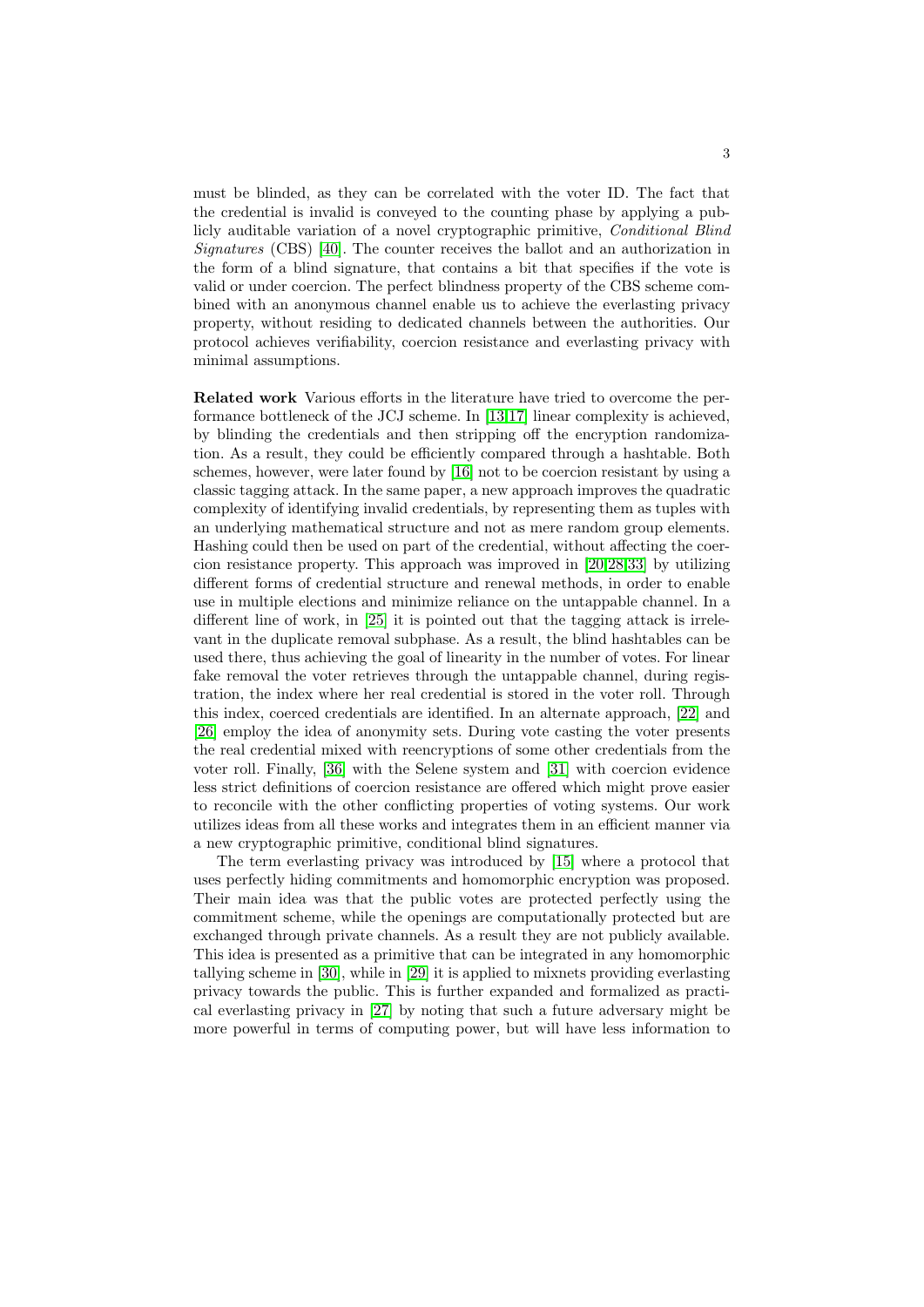operate on, since ephemeral data generated by the protocol will be unavailable in the long run. More recently, in [\[39\]](#page-14-14), the authors implement the commitments with verifiable secret sharing and present a scheme that provides privacy and integrity against unbounded adversaries. However they assume untappable channels between the authorities and deny voters the ability to individually verify their votes. Our scheme differs from this line of work, since we do not assume or use specific channels between the authorities. All information is exchanged through the public Bulletin Board. This mode of communication is more realistic since a future regime with advanced cryptographic capabilities will have access to information exchanged by former governmental agencies in a private manner. Moreover our scheme also provides coercion resistance.

Coercion resistance combined with everlasting privacy seems to be an important desideratum in recent works. However this has not yet been possible in the JCJ framework, which is what our scheme accomplishes. In [\[38\]](#page-14-15), a version of Selene enhanced for JCJ coercion resistance is equipped with everlasting privacy towards the public with the use of pseudonyms. However the creation process of pseudonyms and their relationship to real voter IDs and credentials requires trust assumptions and private channels between the members of the registration authority. Our work requires only the use of an anonymous channel and provides the same guarantees to both insiders and outsiders. In [\[35\]](#page-14-16), everlasting privacy is achieved by using perfectly hiding commitments to registered identity credentials along with an anonymous channel. To achieve coercion resistance, votes can be overwritten and only the last one counts. As a result a voter under coercion can save her real vote for the end. This is a much stronger assumption than a simple moment of privacy required by our scheme and the JCJ framework; for example, an adversary who is able to cast a last minute vote achieves coercion.

### 2 Preliminaries

We begin by describing the agents, the functional components and the cryptographic primitives that make up our scheme.

- The main participants are naturally the *n voters*. In our protocol, like in [\[22\]](#page-14-7), we assume that there exist pro democratic organizations that cast extra votes for registered voters in an effort to increase the size of the anonymity set.
- The registration authority RA registers the identities of the voters and provides credentials. We assume this occurs offline using an untappable channel.
- The tallying authority TA authorizes which ballots are accepted for counting by using a blind signature with an implicit validity bit. Later in the tallying phase it counts the valid ballots and announces the result.

In our scheme the registration authority and the tallying authority can be the same physical election authority  $EA$ . In reality they both consist of many members with conflicting interests for the election outcome. For clarity, however, we shall refer to them henceforth as if they consist only of a single member.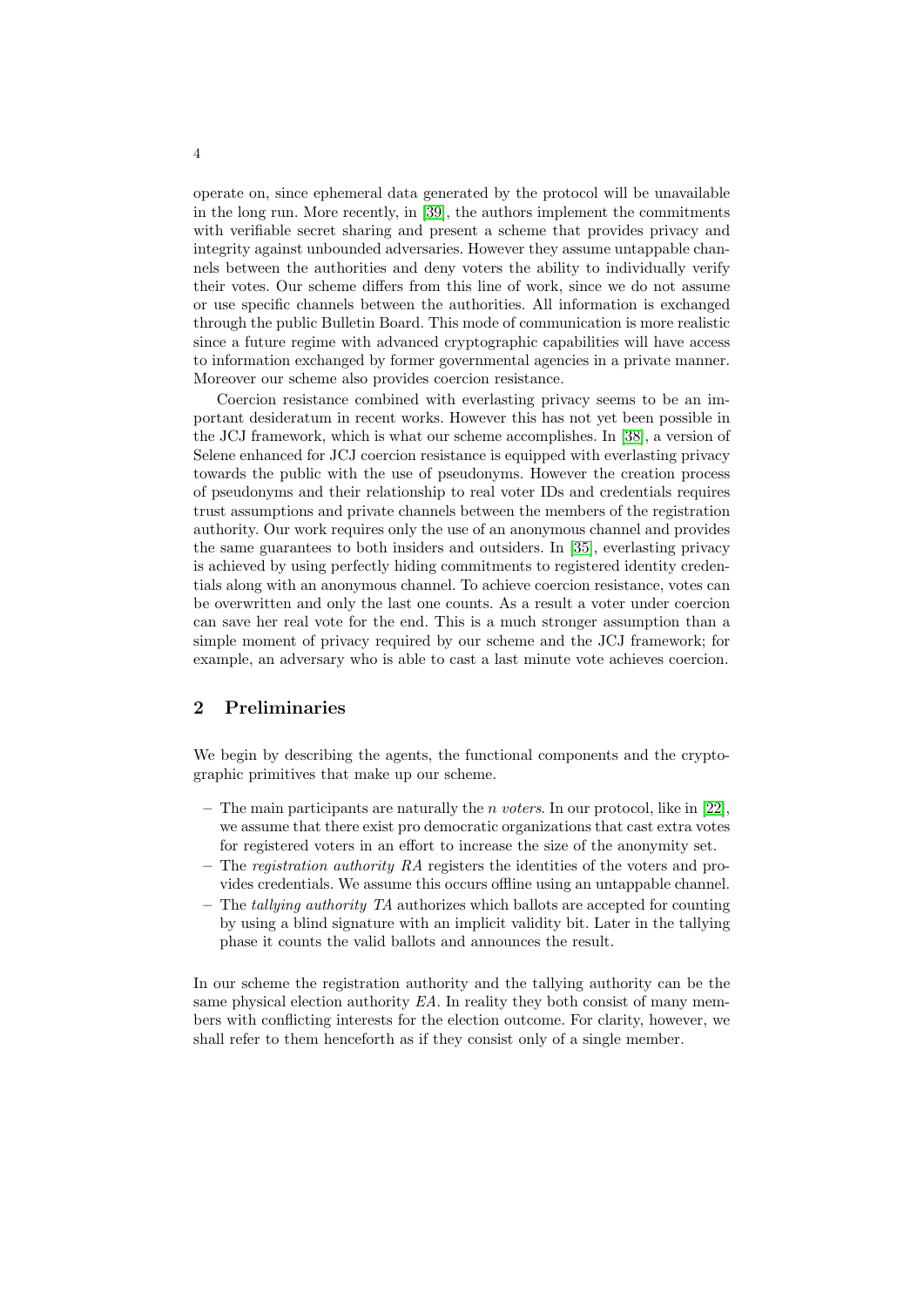Bulletin Board (BB) A standard component of most electronic voting schemes. It is an authenticated broadcast channel with memory. It is meant to be implemented with Byzantine agreement algorithms. We do not provide implementation details here, following the vast majority of the electronic voting literature. We assume that whenever the voters use the BB, they are doing so through an anonymous channel that reveals no information about the identity of the sender of a message and that all the messages (requests, votes, proofs etc.) produced by our protocol can be found on the BB.

Homomorphic Encryption Scheme We assume all cryptographic operations are performed by a JCJ compatible cryptosystem, i.e. one that supports reencryption and verifiable threshold decryption. In order to prove coercion resistance for our scheme we will use the Modified El Gamal (M-El Gamal) cryptosystem as presented in JCJ. It operates in a group  $\mathbb G$  of prime order  $q$  where the DDH Problem is hard. Two generators  $g_1, g_2$  are chosen randomly. The secret key is an element  $x \in \mathbb{Z}_q$  and the public key is  $h = g_1^x$ . Encryption<sup>[3](#page-4-0)</sup> is performed as:  $\mathbf{E}_h(m,r) = (g_1^r, g_2^r, mh^r)$  while decryption as:  $\mathbf{D}_x(a, b, c) = c \cdot a^{-x}$ .

Proofs of Knowledge We make extensive use of non-interactive zero knowledge (NIZK) proofs of knowledge. For instance a (M-El Gamal) ciphertext  $(a, b, c)$  is accompanied by proof that a, b have the same secret discrete logarithm relative to  $g_1, g_2$ . This can be implemented with the Chaum - Pedersen protocol [\[6\]](#page-13-6) and made non interactive with the Fiat - Shamir heuristic [\[2\]](#page-13-7). We denote this by the functionality NIZK in the following way:  $NIZK$ { $(g_1, g_2, a, b)$ , $(x)$  :  $a =$  $g_1^x \wedge b = g_2^x$ . We also use proofs that a value is a member of a set. We achieve this by using OR compositions of Chaum - Pedersen proofs as described in [\[7\]](#page-13-8). We also use proofs of knowledge of a discrete logarithm [\[3\]](#page-13-9). Finally designated verifier proofs [\[8\]](#page-13-10), denoted as DVP, convince the voter but not the coercer that his credential was correctly encrypted, as in JCJ.

Verifiable Shuffles We assume a functionality Shuffle, like the one proposed in [\[24\]](#page-14-17), that takes as input a list of encrypted values and outputs a random permutation and reencryption of these values along with NIZK proofs that these operations were correctly performed. We use shuffles in tallying as in JCJ.

Blind Signatures They allow a signer to sign messages without having access to their contents [\[1\]](#page-13-11). To this end the user blinds the message and the signer signs it in this blinded form. The user subsequently unblinds the signature, and retrieves a valid signature for the plain message. Their security properties [\[23,](#page-14-18)[9\]](#page-13-12) are blindness or unlinkability which states that the signer cannot retrieve the signed message or associate signatures with protocol executions. Unforgeability states that the user cannot generate more message-signature pairs than those obtained by the signer. In the proposed protocol we use a variation of blind

<span id="page-4-0"></span><sup>&</sup>lt;sup>3</sup> For compactness we omit the encryption randomness, except when it is absolutely necessary for the operation of our scheme. We also use the plain ElGamal to describe the protocol and refer to M-El Gamal only in the coercion resistance analysis.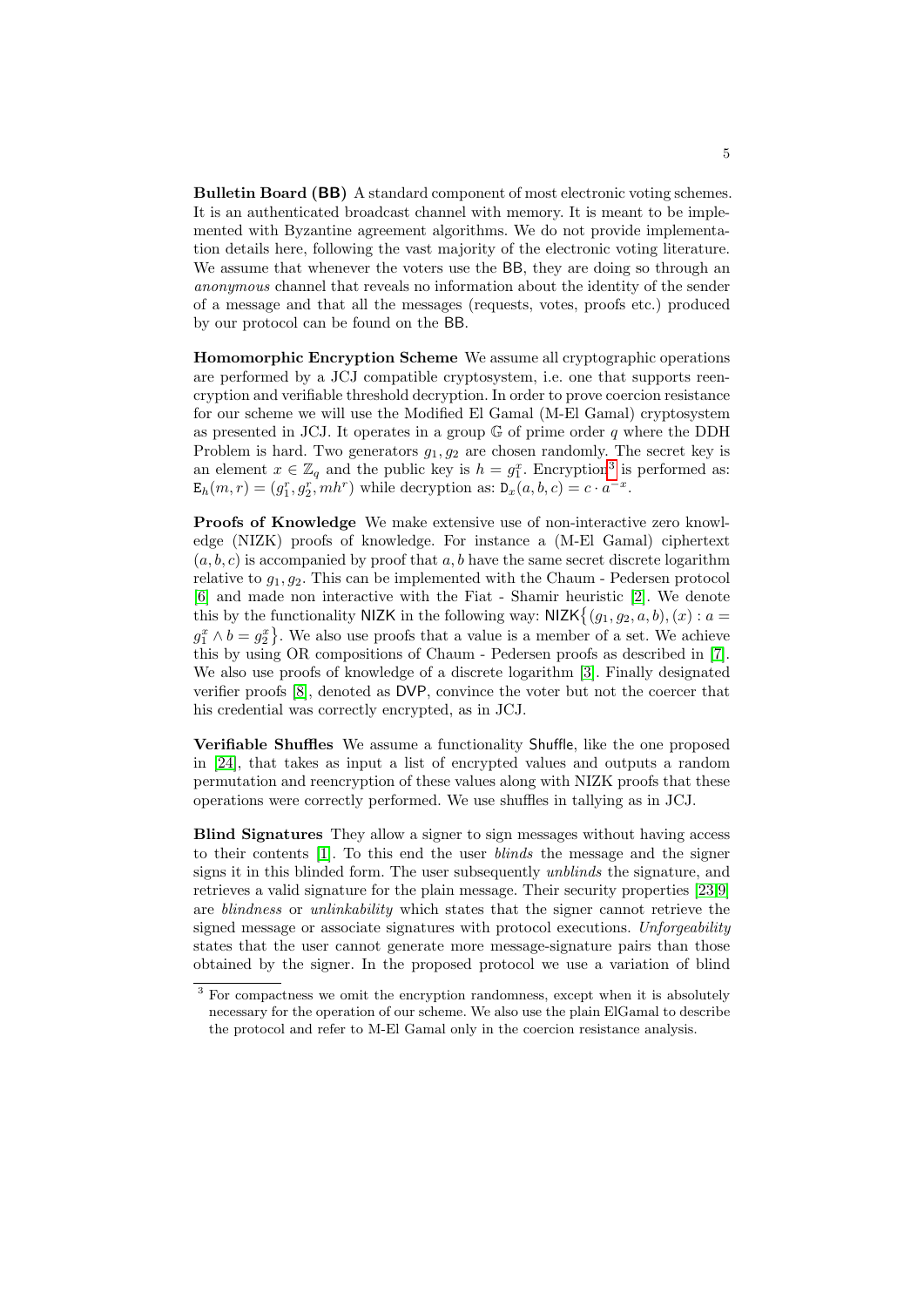signatures, Conditional Blind Signatures, to enable everlasting privacy and move the marking of coerced votes from the tallying to the authorization phase.

Plaintext Equivalence Test The functionality PET is a primitive introduced in [\[11\]](#page-13-13) to convince a distributed set of entities, who share a decryption key that two ciphertexts indeed encrypt the same plaintext. It works by first having the participants blind the ciphertexts and then employing the homomorphic properties of the underlying cryptosystem to compute a function on them, such that a joint decryption of the result indicates if the two initial ciphertexts encrypt the same message or not. We use PET to mark duplicate votes and also embed them in the signatures that mark coerced votes in the authorisation phase.

## 3 Publicly Auditable Conditional Blind Signatures

Our voting scheme is built on a variation of Conditional Blind Signatures (CBS) [\[40\]](#page-14-2). This primitive allows a signer  $S$  to blindly generate signatures on messages submitted by the user  $U$ . These signatures however are verifiable only by a designated verifier  $\mathcal{V}$ , like in [\[8\]](#page-13-10). Furthermore, their validity depends on a secret information bit 'injected' into the signature along with the possession of a secret key by the designated verifier. In this way the signer can 'instruct' the verifier to accept the signature or not. The secret bit cannot be learned by the user however, since both cases are indistinguishable to her. Note that the roles of  $\mathcal S$  and  $\mathcal V$  can be played by the same entity, thus allowing the signer to send information regarding attributes of blinded messages to herself in the future.

The security of CBS extends the standard security properties of blind signatures such as blindness and protection against One More Forgery to account for the secret bit b. Additionally, to formally express the idea that b controls the validity of the signature an extra property, Conditional Verifiability, is defined in [\[40\]](#page-14-2). We must observe here that the user cannot validate the signature she receives, since she does not have knowledge of b. Although this seems counterintuitive with respect to traditional signatures, in our setting it is essentially the exact property we need to achieve coercion resistance.

In [\[40\]](#page-14-2) an instantiation of CBS is given by extending the well known threeround Okamoto-Schnorr blind signatures [\[5\]](#page-13-14) (appendix [B\)](#page-18-0). This instantiation is proved to have perfect blindness, computational resistance to Strong One More Forgery under the Computational Diffie Hellman assumption and Conditional Verifiability under the Decisional Diffie Hellman assumption.

In practice, the scheme's round complexity can be reduced by randomly generating the initial commitment in a preagreed manner. Moreover it can also be combined with a multiplicatively homomorphic encryption scheme as the one we assume in our voting protocol. We present this modified version in appendix [C,](#page-19-0) where the signer and verifier are the same entity.

Public auditability The purpose of the CBS in the proposed voting scheme is to "mark" a ballot as valid if it is accompanied by an encryption of the same credential  $\sigma$  that was generated during registration. If any other credential  $\sigma'$  is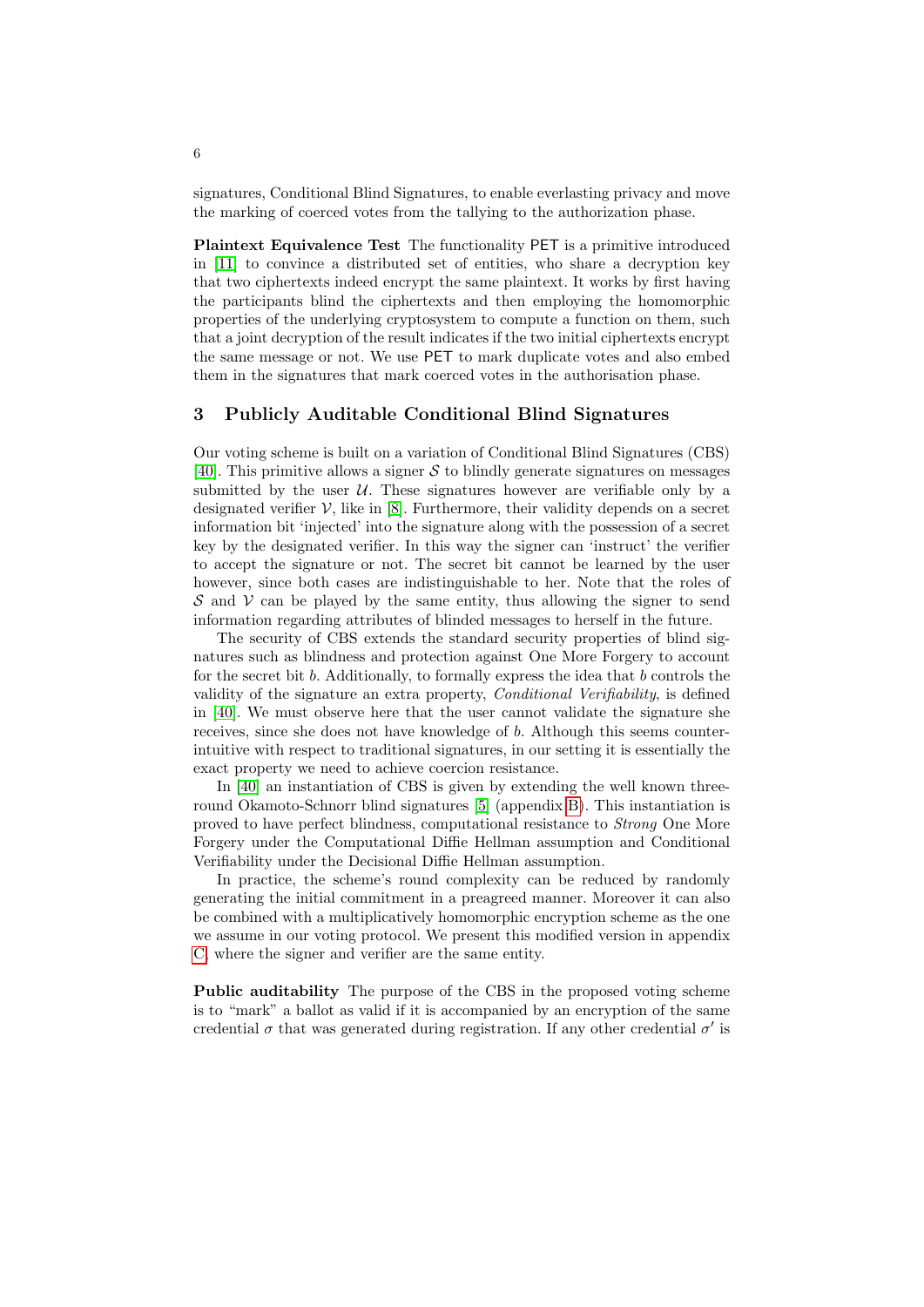used, the ballot is marked as invalid, indicating that the voter is under coercion. The CBS scheme can be used to convey this bit of information to the verifier, but by design it hides it from the user. As a result we cannot apply it as-is, since this will lead to loss of verifiability. We overcome this by introducing Publicly Auditable CBS, which adds auditability using NIZK proofs of correctness during signing and verifiaction. In particular the CBS conditional bit is implicitly computed and embedded in the signature by applying the PET functionality on the registered and voting credentials.

The PACBS scheme operates in a group  $\mathbb G$  of prime order q, where the DDH is hard. During the parameter generation phase random group elements  $(g_1, g_2, v, h_1)$  are selected. These elements are the public parameters of the protocol and are denoted as  $\text{params}_{\text{CBS}}$ . A signing key  $s \in \mathbb{Z}_q$  and an encryption key  $z \in \mathbb{Z}_q$  are also selected. These secret keys are collectively denoted as  $sk_{\text{CBS}}$ . The corresponding public keys are  $k := g_1^s$  and  $h := h_1^z$ , denoted as  $pk_{\text{CBS}}$ .

The PACBS signing protocol in [Figure 1](#page-6-0) assumes two random oracles  $\mathcal{H}_1, \mathcal{H}_2$ .

 $\bf{Common\; input: \;params}_{CBS}, \, pk_{CBS}, \, C_1, C_2 \in \mathbb{G}^2, \mathcal{H}_1: \mathbb{G}^4 \to \mathbb{G}, \, \mathcal{H}_2: \mathcal{M} \times \mathbb{G} \to \mathbb{Z}_q$  $U$ 's private input:  $m \in \overline{\mathcal{M}}$ S's private input:  $s \in \mathbb{Z}_q$  s.t.  $k = g_1^s$  $U$  executes the Blind Algorithm: – Compute  $x := \mathcal{H}_1(C_1, C_2);$ − Pick random  $u_1, u_2, d \leftarrow_R \mathbb{Z}_q$  and compute  $x^* := x g_1^{u_1} g_2^{u_2} v^d$ ,  $e^* := \mathcal{H}_2(m, x^*)$ and  $e := e^* - d;$ – Send  $e$  to  $S$ .  $S$  executes the Sign Algorithm: – Compute  $x := \mathcal{H}_1(C_1, C_2);$ – Pick random  $y_2 \leftarrow_R \mathbb{Z}_q$  as the second part of the CBS; - Compute  $\nu := x g_2^{-y_2} v^{-e};$ – Pick random  $t \in \mathbb{Z}_q$  and compute  $N := \mathbf{E}_h(\nu; t);$ - Pick random blinding factor  $\alpha \in \mathbb{Z}_q$  and compute  $W := (C_2/C_1)^{\alpha}$  and apply signing key to compute  $B := (N \cdot W)^s$  with:  $\pi_1 \leftarrow \mathsf{NIZK}\{(h_1, h, \nu, N), (t) : N = \mathsf{E}_h(\nu; t)\}\$  $\pi_2 \leftarrow \text{NIZK}\{(C_1, C_2, W), (\alpha) : W = (C_2/C_1)^{\alpha}\}\$  $\pi_3 \leftarrow \text{NIZK}\{(h, k, N, W, B), (s) : B = (N \cdot W)^s \land k = g^s\}$ – Set bsig :=  $(B, N, W, y_2, \pi_1, \pi_2, \pi_3)$  and send bsig to the  $U$ .  $U$  executes the Unblind Algorithm: – Verify  $\pi_1, \pi_2, \pi_3$ ; - Unblind by computing  $sig_1 := B \cdot \mathbf{E}_h(k^{u_1})$  and  $sig_2 := y_2 + u_2$ .  $-$  Set  $sig := (x^*, e^*, sig_1, sig_2)$  and output  $(m, sig)$ .

<span id="page-6-0"></span>Fig. 1. The Publicly Auditable CBS Sign protocol PACBS Sign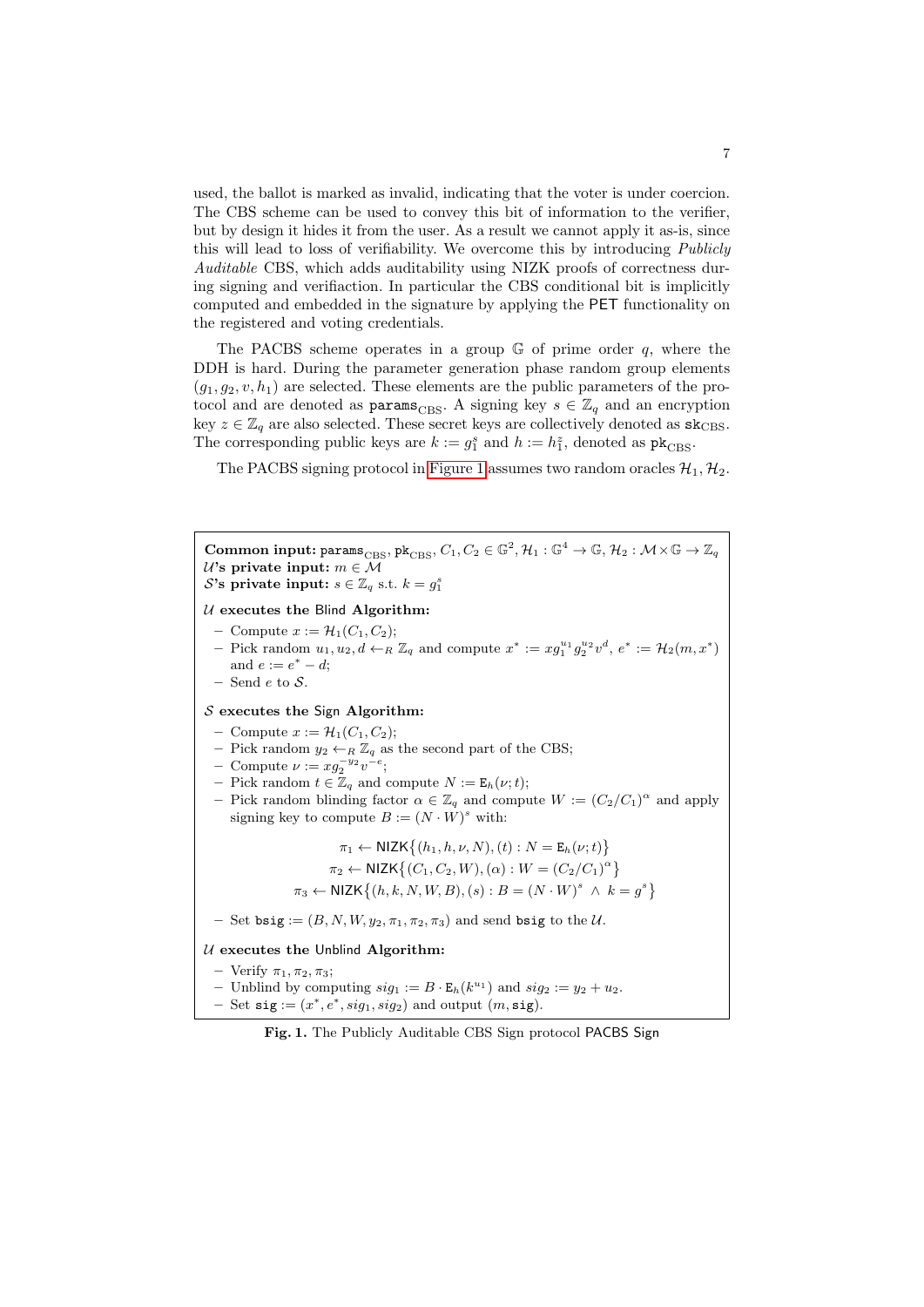The signer obtains after registration an encryption of the valid credential  $C_1 := E(\sigma)$ . During voting the voter provides an encryption of the voting credential  $C_2 := \mathbf{E}(\sigma')$  along with a blinded version e of the message being signed (the vote). The value  $(C_2/C_1)$  is blinded with a random  $\alpha \in \mathbb{Z}_q$  and multiplied with the signature. The essence of this procedure is that  $(C_2/C_1)$  is an encryption of a random element unless  $\sigma = \sigma'$  in which case it is an encryption of 1. In the former case the random element will 'corrupt' the signature. In the latter case the signature will be valid, since it is homomorphically multiplied by 1. Every interested entity can verify that the signer did not deviate from the protocol by checking the transcript and the proofs. Thus, an honest voter who knows the input and in particular whether  $C_1, C_2$  are encryptions of the same plaintext knows that his output corresponds to a valid signature.

The PACBS verification algorithm is given in [Figure 2.](#page-7-0) The verifier  $\mathcal{V}$ , given a message a signature and key pair, outputs whether the signature is valid or not in a way that every other entity can be convinced about it. In reality, V embeds the PET functionality inside the signature verification equation, which will again hold only if the credentials supplied are the same.

Public input: params<sub>CBS</sub>, pk<sub>CBS</sub>,  $m \in \mathcal{M}$ , sig<sub>CBS</sub> and  $\mathcal{H}_2 : \mathcal{M} \times \mathbb{G} \to \mathbb{Z}_q$ Signer's Private input:  $sk<sub>CBS</sub>$  $-$  If  $\mathcal{H}_2(m, x^*) \neq e^*$  then S sends ⊥. – Otherwise S picks a random  $\beta \in \mathbb{Z}_q$  and computes validity :=  $x^* \cdot g_2^{-sig_2} \cdot v^{-e^*}$ ;  $M := \mathbf{E}_h(\text{validity}; r_1)$ ;  $V := M^s$ ;  $R := \left( \frac{V}{\cdot} \right)$ sig<sup>1</sup>  $\big)$ <sup>β</sup> and result :=  $D_z(R)$  $\pi_1 \leftarrow \mathsf{NIZK}\{(h_1, h, \text{validity}), (r_1) : M = \mathsf{E}_h(\text{validity}; r_1)\}\$  $\pi_2 \leftarrow \text{NIZK}\{(k, g_1, V, M), (s) : V = M^s\}$  $\pi_3 \leftarrow \mathsf{NIZK}\{(V, sig_1, R), (\beta): R = \left(\frac{V}{\sigma^2}\right)$  $\frac{V}{sig_1}\Big)^{\beta}$  $\pi_4 \leftarrow \mathsf{NIZK}\{(h_1, h, \text{result}, R), (z) : \text{result} = \mathsf{D}_z(R)\}\$  $-$  S sends M, V, R, result,  $\pi_1, \pi_2, \pi_3, \pi_4$  to V – If a proof is not correct  $\mathcal V$  outputs  $\bot$ . – Otherwise V outputs 1 (valid) iff result  $= 1$ .

<span id="page-7-0"></span>Fig. 2. The Publicly Auditable CBS Verify protocol PACBS Verify

### 4 The voting protocol

Our scheme builds on the variation of FOO presented in [\[10\]](#page-13-15) that is based on public key encryption instead of commitments, thus reducing the number of communication rounds. We use an extra authorization phase, where the issued credentials are secretly marked as valid or invalid using PACBS. Our main idea is that the validity checks for the credentials are (implicitly) done during vote authorization and not during tallying. The protocol has a one-time Registration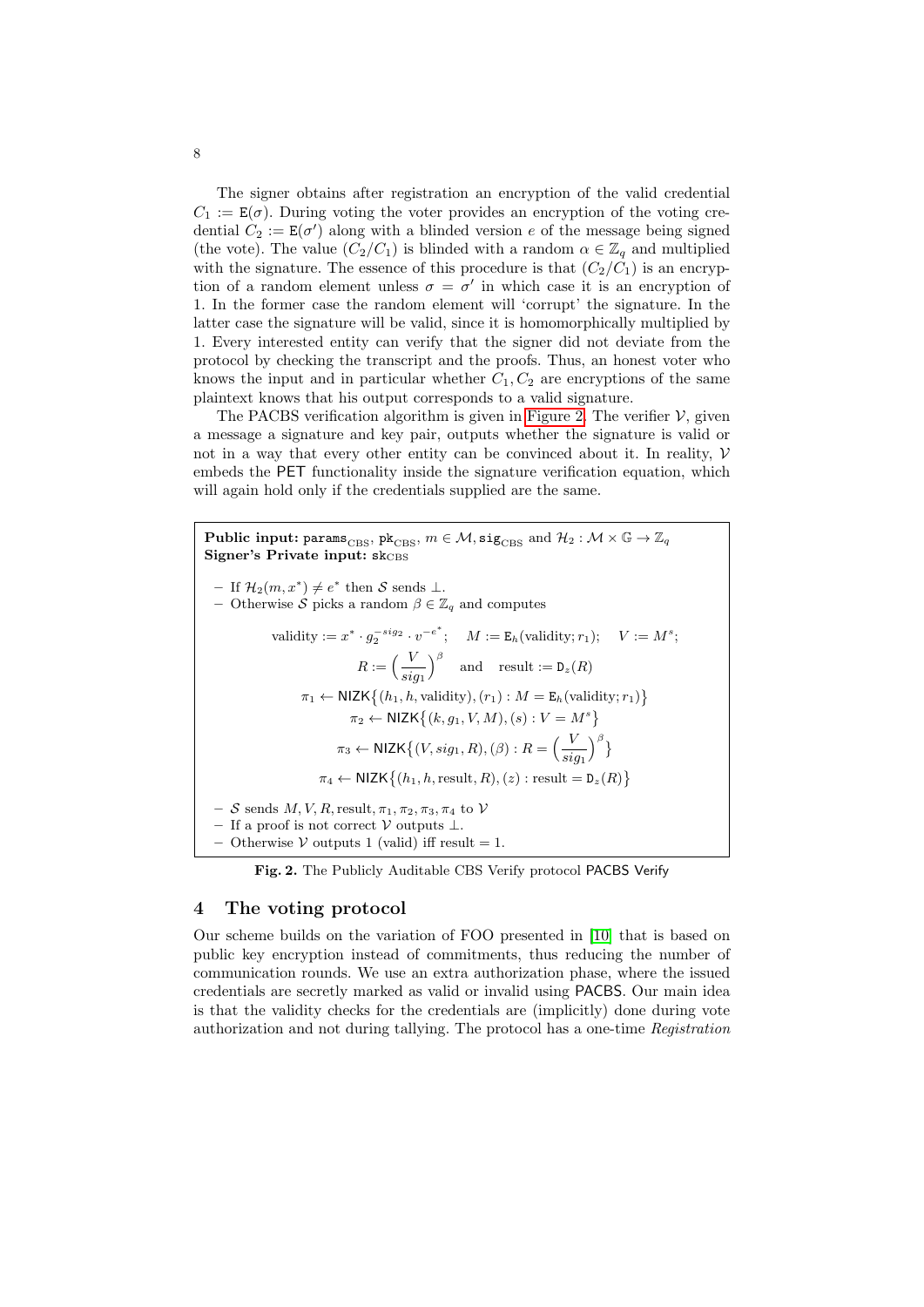phase and in each election there are three phases, namely Authorization, Voting and Tallying. To achieve the security properties we take advantage of the separation between Authorization and Voting phases. We stress that each phase starts only after the previous one has ended. A simplified view of the workflow of our protocol is depicted in [Figure 3.](#page-8-0) In the Authorization phase the EA checks for



<span id="page-8-0"></span>Fig. 3. Framework architecture and workflow

the validity of the supplied voter credentials. This can be done in constant time as the voter identity is known (but not the vote) and the EA has access to the voter roll. As a result, it compares the voter supplied credential  $E_h(\sigma')$  with the voter roll version  $E_h(\sigma)$  and finds out if the voter is under coercion. Since the identity of the voter is known at this point, the EA can use it to check eligibility by inspecting if there is a corresponding credential in the voter roll. Moreover it can be used to group all the ID and credential pairs so that only one is kept, according to some predefined rule (e.g. last credential counts). Finally the voter and the EA interact according to the PACBS Sign protocol and obtain a validity token on the blinded ballot. While the honest voter knows that  $\sigma = \sigma'$  and can be sure that the signature will be valid, a coercer without this information cannot know if the ballot will be counted.

In the Voting phase, the voter casts the (unblinded) signature and the ballot to the BB. In the Tallying phase the EA must act as the verifier in PACBS and counts the votes only if the signature is valid. However, the ballot and result pairs must also be shuffled, so that the coercer loses track. Only then can they be decrypted to yield the final tally. This cannot be achieved directly by the PACBS Verify algorithm in [Figure 2](#page-7-0) because shuffling must occur before de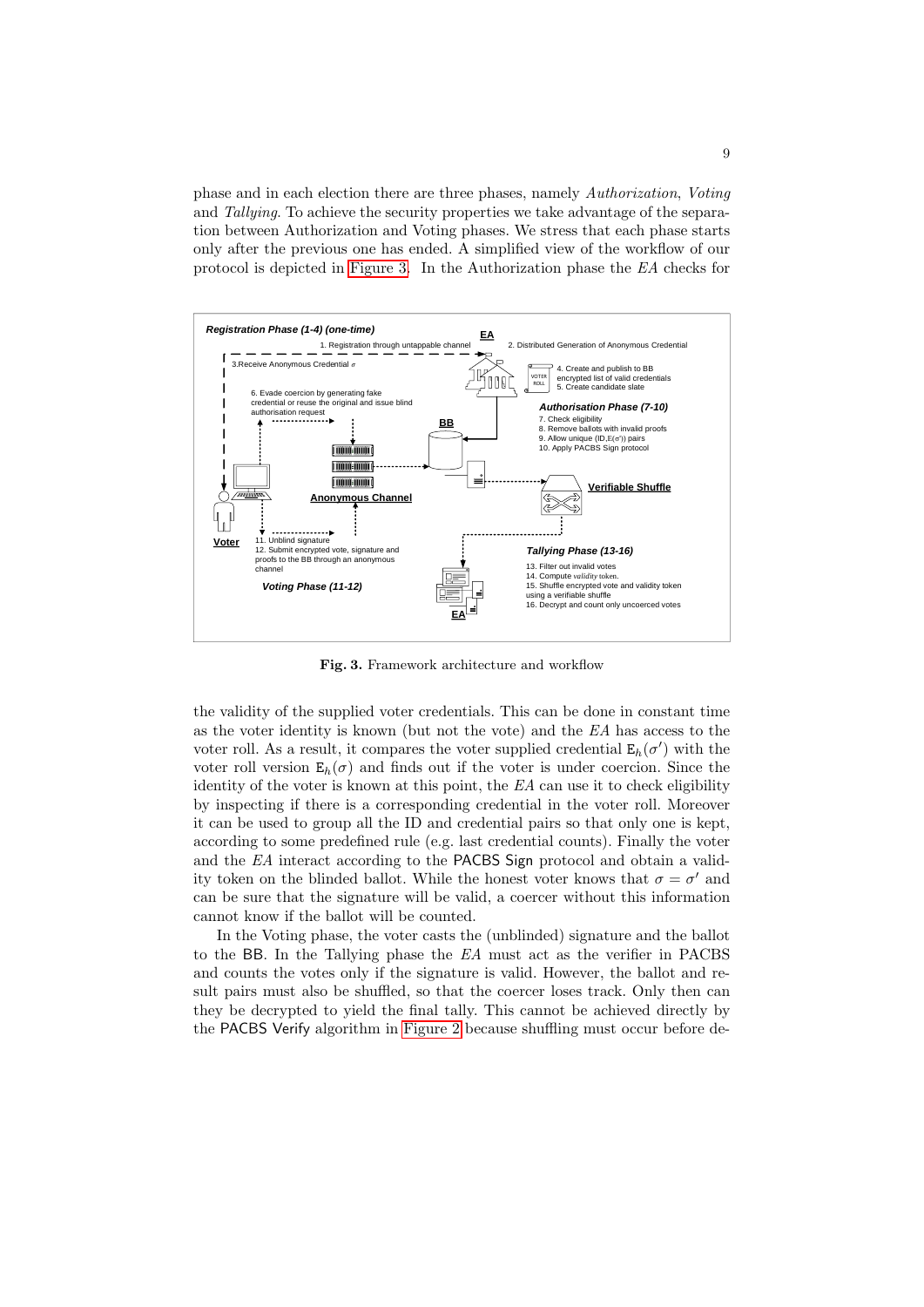cryption. Consequently the EA, actually uses a slight variation of PACBS Verify, which does not decrypt the final result nor create the proof of correct decryption, since these take place "outside" of the algorithm. We denote this alternate verification procedure EncVerify. In this stage neither the ID nor any credential information is present so the ballot cannot be linked to a voter.

A detailed description is given in [Figure 4.](#page-10-0) Correctness follows by inspecting [Figure 1,](#page-6-0) [Figure 2](#page-7-0) and [Figure 4.](#page-10-0) We assume that honest voters intentionally issue invalid votes during authorization to thwart forced abstention attacks.

Distributed EA The EA can be modeled as a set of mutually distrustful parties executing secure protocols. In particular, the parameters for the protocol can be securely generated using standard techniques. The keys can be computed using a verifiable secret sharing scheme. The credentials can be generated as in [\[19\]](#page-14-0). Apart from the PACBS Sign and PACBS Verify all other actions performed by the EA (Decryption, Shuffle) are also standard and the checking for doubly issued credentials can be performed using PETs. The PACBS Sign and PACBS Verify can easily be extended by essentially performing the same protocols with each key share and combining the results.

Performance Our analysis closely resembles [\[21\]](#page-14-19). Excluding the elimination of double votes all computations are linear in the number of votes. If  $|ID_i|$  denotes the number of votes cast with  $ID_i$  and  $m = \max_i |ID_i|$  then the number of computations is  $\mathcal{O}(m^2n)$ . This can be further reduced to  $\mathcal{O}(mn)$  using a method like the blind hashtables of [\[17\]](#page-13-4), since the tagging attack is not applicable in this phase. In any case, assuming that the number of duplicates per voter will be constant in practice - i.e.  $m = \mathcal{O}(1)$  - then the number of computations becomes linear in the number of voters n.

### 5 Security Analysis

Threat model Since our work is an extension of [\[12\]](#page-13-0), our assumptions follow theirs closely. Firstly we require trusted implementation in software and hardware. While the amount of trust required can be decreased by using techniques such as Benaloh challenges and code-voting as in [\[18](#page-13-16)[,36,](#page-14-9)[32\]](#page-14-20), it cannot be completely disregarded. This is easier said than done, but it is a common practice in the vast majority of proposed voting protocols at our level of abstraction.

We assume two types of adversaries, one computationally bounded that acts during or shortly after the election and one that is computationally unbounded and acts in the future. The former models the security requirements which are vital during the election such as integrity, verifiability and coercion resistance while the latter models our requirement for everlasting privacy.

As far as present adversaries are concerned, we assume that they can perform only probabilistic polynomial time computations and for which our computational assumptions hold. To prove verifiability we assume that the adversary fully controls the election authorities and corrupts voters of his choice [\[32\]](#page-14-20).

As far as coercion resistance is concerned, the adversary can fully control a subset of the voters by impersonating them, but there exists another subset with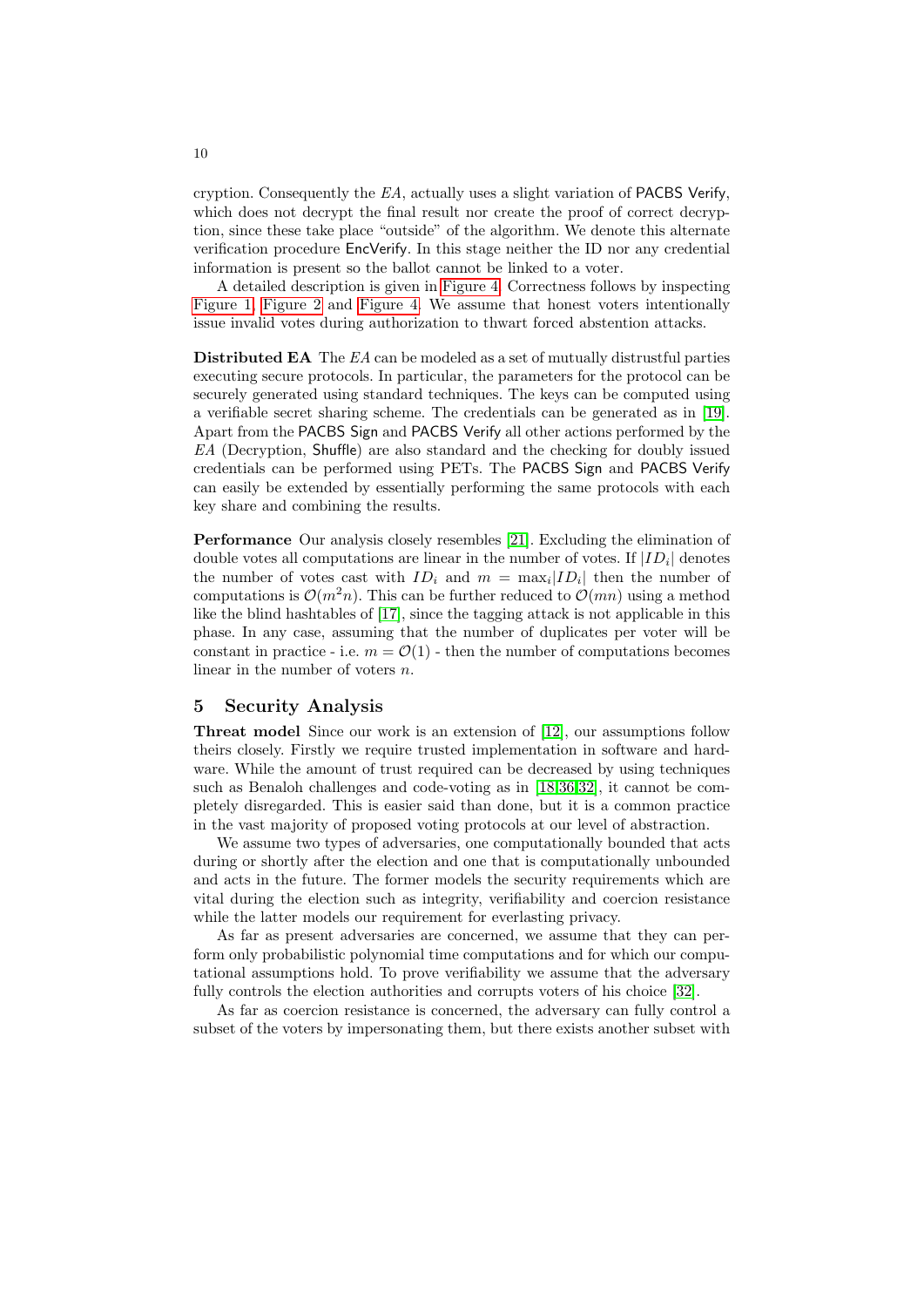Common input:  $params_{CBS}$  $EA$ 's private input: sk $_{\text{CBS}}$  $EA$ 's public keys: pk $_{\text{CBS}}$ Voter's private input:  $v \in \mathbb{C}$ 

### One Time Registration Phase:

- The EA generates the voter credential  $\sigma \leftarrow_R \mathbb{G}$  and computes:  $C_1 := \mathbb{E}_h(\sigma)$ along with  $\delta \leftarrow \textsf{DVP}\{C_1 = \mathbf{E}_h(\sigma)\}.$
- The EA publishes the encrypted credential BB  $\Leftarrow$  (ID,  $C_1$ ) and sends  $\sigma$ ,  $\delta$  to the voter using an untappable channel.

#### Election Setup Phase:

– The EA publishes the candidate slate  $C \subset \mathbb{G}$  by assigning a random group element to each candidate and a list of IDs denoted  $\mathcal I$  corresponding to the voters with a right to vote in the election.

#### Authorization Phase:

- The voter computes a new credential  $\sigma' \leftarrow_R \mathbb{G}$  and  $C_2 := \mathbb{E}_h(\sigma'; r_1)$  along with:

$$
\pi_1 \leftarrow \mathsf{NIZK}\{(g_1, h, C_2), (\sigma', r_1) : C_2 = \mathsf{E}_h(\sigma'; r_1)\}
$$

– The voter encrypts his vote as  $C := \mathbf{E}_h(v; r_v)$  along with:

$$
\pi_2 \leftarrow \mathsf{NIZK}\{(g_1, h, \mathbf{C}, C), (v, r_v) : v \in \mathbf{C} \land C = \mathbf{E}_h(v; r_v)\}
$$

– The voter invokes Blind [\(Figure 1\)](#page-6-0) for  $m := C$  to get:

$$
e:=\mathsf{Blind}(\mathsf{params}_\mathsf{CBS},\mathsf{pk}_\mathsf{CBS},C,C_1,C_2)
$$

- The voter posts  $(ID, C_2, e, \pi_1)$  to the BB.
- The  $EA$  checks the validity of the proof and that ID  $\in \mathcal{I}.$
- The EA checks that no other request  $C_2'$  with the same supplied credential  $\sigma'$ is submitted for ID. If some condition fails the request is ignored as double and the EA publishes

$$
\pi_{C_2} \leftarrow \mathsf{NIZK}\{(h_1, h, C_2, C'_2)(z) : \mathsf{D}_z(C_2/C'_2) = 1\}
$$

– Otherwise the EA publishes  $BB \Leftarrow$  bsig where:

 $\texttt{bsig} := \textsf{Sign}_{\texttt{CBS}}(\texttt{params}_{\texttt{CBS}}, \texttt{sk}_{\texttt{CBS}}, e, C_1, C_2)$ 

– The voter computes:

 $sig :=$ Unblind(params<sub>CBS</sub>, pk<sub>CBS</sub>, bsig)

Voting Phase:

– The voter appends to the BB the vote tuple

 $BB \Leftarrow (C, \texttt{sig}, \pi_2)$ 

#### Tallying Phase:

- To prevent double casting if more than one lines with correct proofs contains C the EA keeps only the last submitted.
- $-$  For each submitted ballot with valid proofs the  $EA$  calls

<span id="page-10-0"></span> $EncVerify_{CBS}(params_{CBS}, sk_{CBS}, C, sig)$ 

and publishes the result tuples  $\mathbf{R} = (M, V, R, \pi_1, \pi_2, \pi_3)$  from [Figure 2.](#page-7-0)

- The EA appends  $L \Leftarrow (C, R)$  where L is a designated section of the BB
- Then it executes  $L' := \{ (C', \mathbf{R}') \} := \mathsf{Shuffle}(L).$
- The EA verifiably decrypts all pairs. A vote is counted iff  $D_z(R') = 1$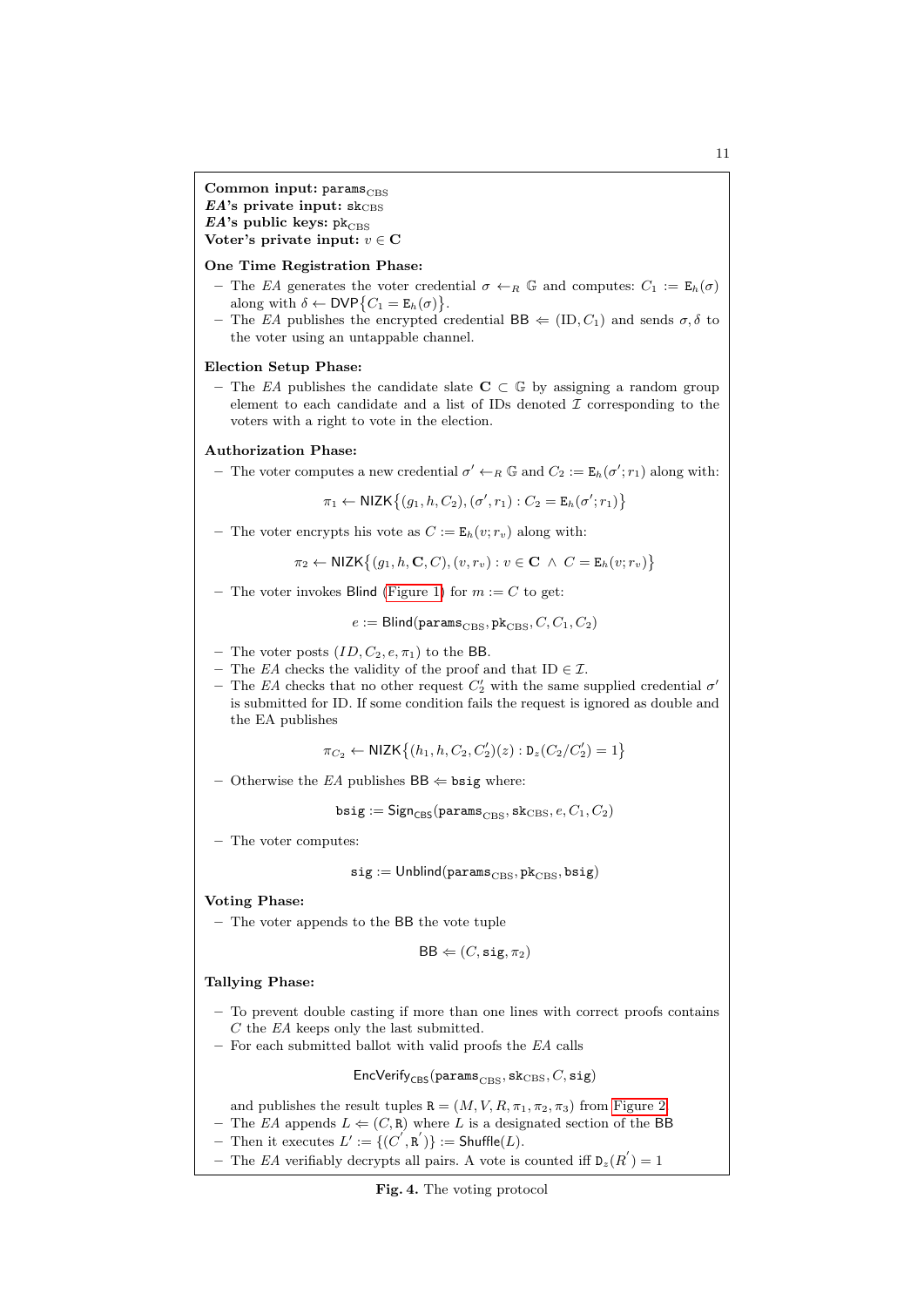uncertain behavior. As in [\[12\]](#page-13-0) each uncontrolled voter has a moment of privacy. The adversary can corrupt a subset of the voting authorities, which consist of mutually distrusting agents. Moreover he is capable of controlling the Bulletin Board and all other public channels, but there exist anonymous channels, where the identity of the sender of a message cannot be discovered. Finally there are honest participants, maybe nonprofit organizations, that cast invalid votes with valid voter IDs in order to thwart a forced abstention attack.

The future adversary is computationally unbounded and so can break any cryptographic assumption. Her goal is to gain information about the votes of a subset of the voters. We make the assumption that she can gain no information about the identity of the voter by the anonymous channel.

Verifiability We follow the end-to-end verifiability definition proposed by Kiayias et al. [\[32\]](#page-14-20), which can be viewed as a computational variant of the KTV framework as summarized in [\[34\]](#page-14-21). The adversarial goal against system's integrity is to cause deviation from the intended tally of all the honest voters while election auditing remains successful without complains. We consider an adversary that controls the EA and a subset of the voters. All the voters who did not participate in the election are considered to be compromised. This is because a malicious (registration) authority can always impersonate absent voters without the PKI assumption.

Our scheme achieves end-to-end verifiability against a fully corrupted EA under the random oracle model. As a standard requirement, we assume the existence of a trusted BB. Although the voters' clients are assumed to be honest for current protocol description, it is easy to add the Benaloh challenge mechanism [\[14\]](#page-13-17) to prevent the malicious clients from tampering the ballot as the patch for Helios [\[18\]](#page-13-16). The voter needs to verify that her submitted ballot was recorded correctly on the BB and was taken as an input of the shuffle/mix-net.

During registration [\(Figure 3](#page-8-0) - step 2), the consistency between the voter's credential  $\sigma$  and the published  $E_h(\sigma)$  is guaranteed by the DVP, which is intentionally not universally verifiable to enable coercion resistance. In the authorization phase, the signatures for the validity of the credential [\(Figure 3](#page-8-0) - step 10) are verifiable due to the design of PACBS Sign and the proof published for each unprocessed request. More specifically, EA shows that the produced signature is valid if and only if the submitted credential matches the recorded ones. In the tallying phase, the public auditability property of the PACBS Verify protocol, the verifiable shuffle and the proof of correct decryption prevent the authority from deviating in any way from the protocol specification. Finally, everyone can check if the total number of valid signatures are less than or equal to the number of voters, n. This would prevent the malicious EA from inserting additional valid signatures. Since the honest voters' signatures are all cast, recorded, and tallied correctly, the rest valid signatures can be viewed as the adversarial ones. Hence, the malicious EA cannot add more votes even if she has the signing key.

Eligibility The eligibility property is based on the resistance to Strong One More Forgery property of the signature scheme, since a valid signature is required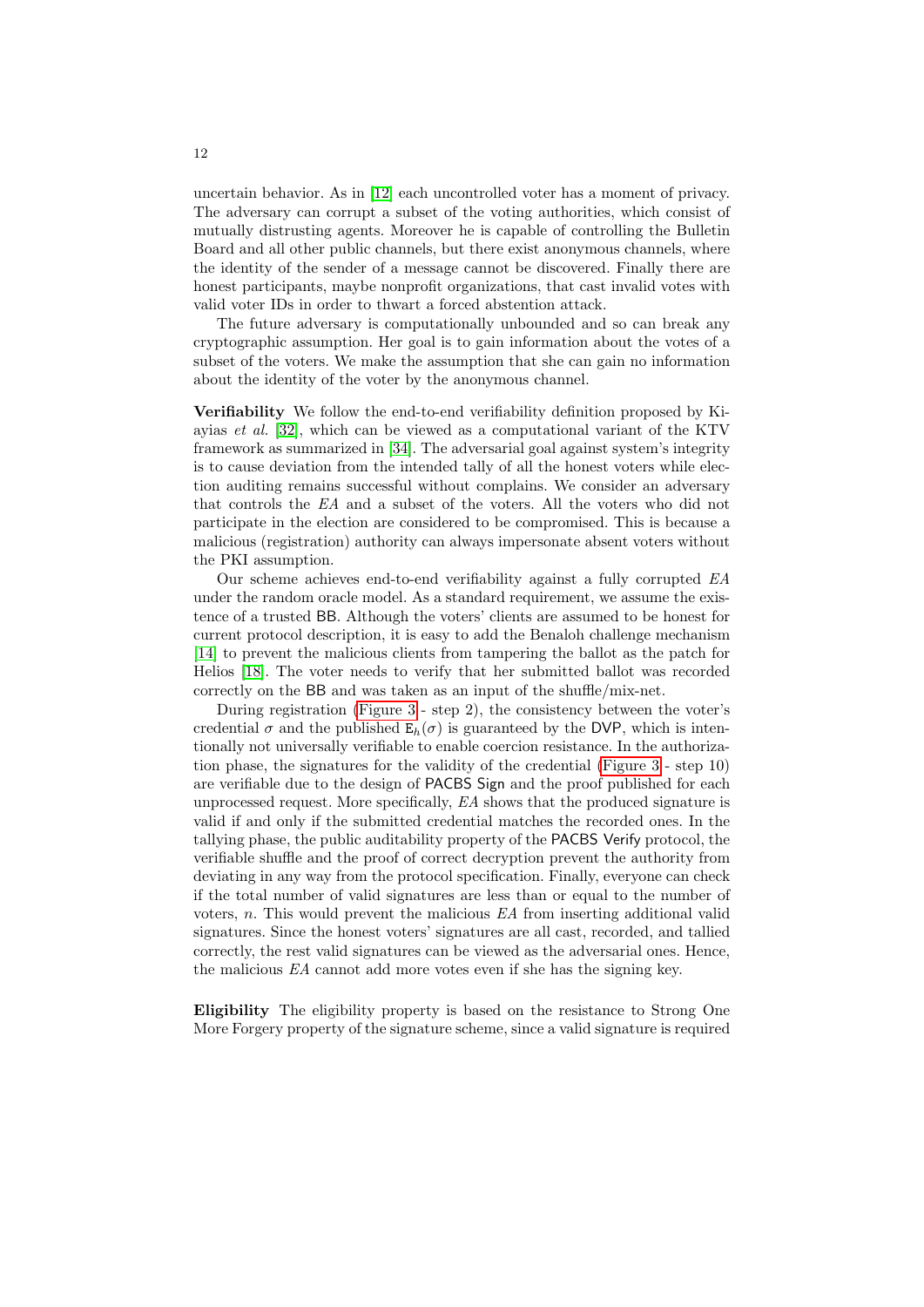for the vote to be counted. This implies the strong assumption that the adversary is restricted to a polylogarithmic number of honest authorizations.

Privacy Our protocol satisfies vote privacy. In the authorization phase the encrypted vote is blinded when posted to the BB. As a result there is no way to recover the selection of the voter even if the EA is fully corrupted. In the voting phase the privacy of the vote depends on the privacy of the actions performed by the EA (Decryption, Shuffle). Without the assumption of an anonymous channel our system offers Helios [\[18\]](#page-13-16) level privacy under similar trust assumptions. However, assuming an anonymous channel privacy protection becomes complete.

Everlasting privacy Our scheme easily meets the requirements for practical everlasting privacy set in [\[27\]](#page-14-13), despite the fact that there are no private channels between the participants. A future adversary with access to the data in the BB, but without access to the untappable channels and to network related information will not be able to associate authorization requests and votes because of the blindness of the signatures. Moreover the tallying phase where there are neither voter identities nor credentials present, matches the Helios without identities case of [\[27\]](#page-14-13) which is proved to satisfy practical everlasting privacy. However if we assume an anonymous channel as in [\[4,](#page-13-2)[35\]](#page-14-16) our scheme has complete everlasting privacy. In the authorization phase, the perfect blindness of the signature scheme ensures that no information regarding the vote is leaked. Furthermore, when the ballots are posted in the BB, despite being only computationally protected, they are cast through an anonymous channel and contain no information about the identity of the voter. Moreover, the encrypted vote and signatures cannot be associated with any particular execution of the signing protocol that validated it. As a result a semi-honest unbounded adversary, watching all the public interactions cannot associate any voter with his vote.

Coercion Resistance Our scheme is Coercion Resistant. In particular if a coercer requests a credential  $\sigma$  from a voter, its validity cannot be proved. As a result the validity of the signature issued for this credential is unknown to the coercer, due to the properties of PACBS. Moreover multiple votes cast with the same ID in the authorization phase, protect from a forced abstention attack. The reasoning is similar to [\[22](#page-14-7)[,26\]](#page-14-8). In the tallying phase, shuffling and PACBS Verify ensure the coercer loses track of his submitted vote and the only information he gets is the final tally. A detailed analysis is given in appendix [A.](#page-15-0)

### 6 Conclusion

In this paper we presented a new approach to provide coercion resistance in an efficient manner and combine it with everlasting privacy. Our protocol is based on minimal assumptions: a single use of an untappable channel and the existence of an anonymous channel. We utilized Conditional Blind Signatures [\[40\]](#page-14-2), a recent primitive that allows a signer to inject a bit of secret information to a blind signature that controls if it should validate or not, which we improved for our purposes. Our scheme is proved secure under the JCJ [\[12\]](#page-13-0) coercion resistance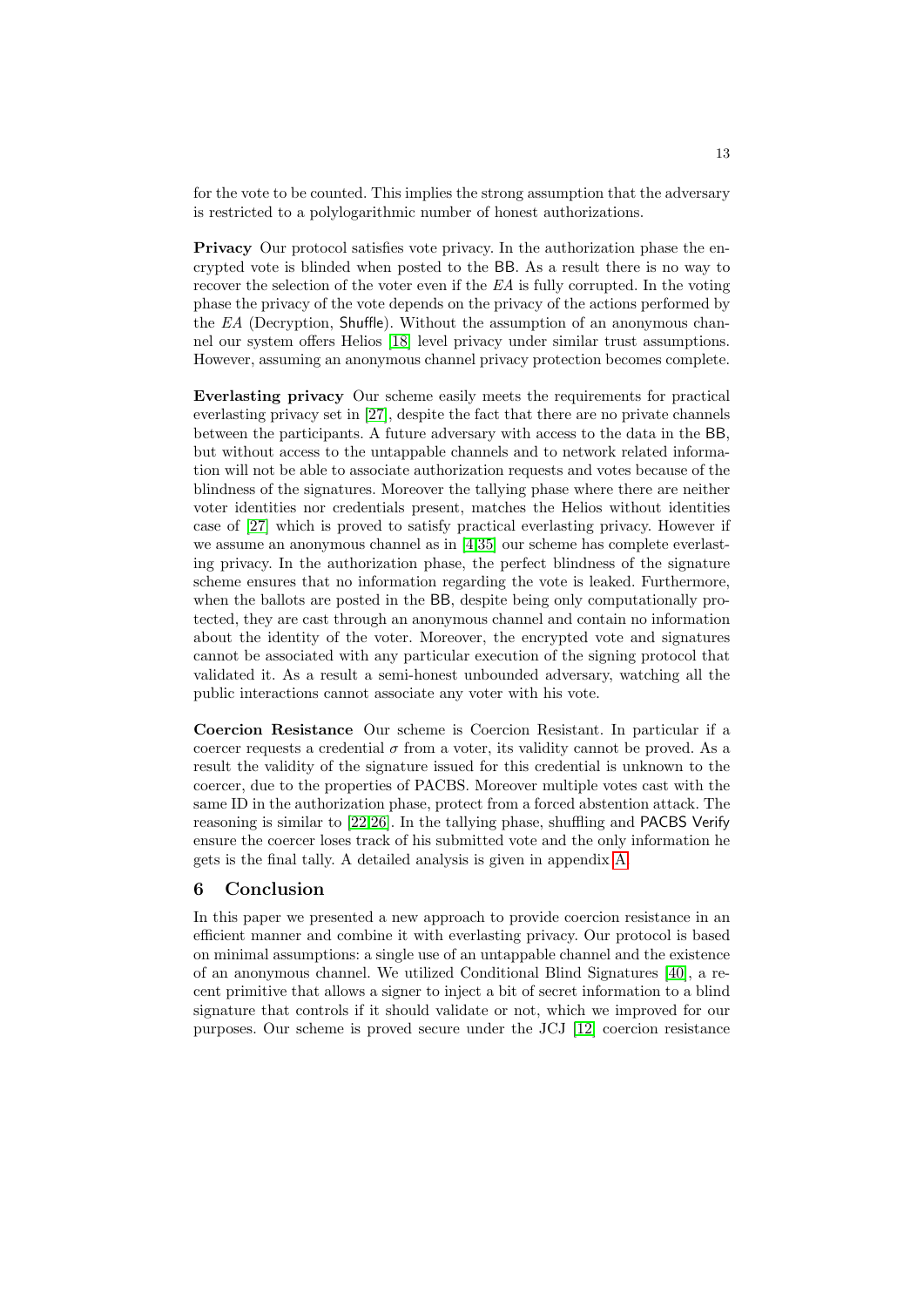framework. The perfect blindness provided by CBS allows for stronger privacy guarantees; combined with a perfectly anonymous channel it provides the everlasting privacy property. In a future version of this work we plan to augment the intuitive security analysis presented here, using rigorous definitions and proofs.

Acknowledgements The authors would like to thank Peter Browne Roenne and the anonymous reviewers for their helpful comments and suggestions.

### References

- <span id="page-13-11"></span>1. David Chaum. Blind signatures for untraceable payments. In D. Chaum, R.L. Rivest, and A.T. Sherman, editors, CRYPTO '82, pages 199–203, 1983.
- <span id="page-13-7"></span>2. Amos Fiat and Adi Shamir. How to prove yourself: Practical solutions to identification and signature problems. In CRYPTO' 86, pages 186–194, 1986.
- <span id="page-13-9"></span>3. Claus-Peter Schnorr. Efficient identification and signatures for smart cards. In CRYPTO '89, pages 239–252, 1989.
- <span id="page-13-2"></span>4. Atsushi Fujioka, Tatsuaki Okamoto, and Kazuo Ohta. A practical secret voting scheme for large scale elections. In ASIACRYPT '92, pages 244–251, 1992.
- <span id="page-13-14"></span>5. Tatsuaki Okamoto. Provably secure and practical identification schemes and corresponding signature schemes. In CRYPTO '92, pages 31–53, 1992.
- <span id="page-13-6"></span>6. David Chaum and Torben P. Pedersen. Wallet databases with observers. In CRYPTO '92, pages 89–105. Springer-Verlag, 1993.
- <span id="page-13-8"></span>7. Ronald Cramer, Ivan Damgård, and Berry Schoenmakers. Proofs of partial knowledge and simplified design of witness hiding protocols. In CRYPTO '94, pages 174–187, 1994.
- <span id="page-13-10"></span>8. Markus Jakobsson, Kazue Sako, and Russell Impagliazzo. Designated verifier proofs and their applications. In EUROCRYPT '96, LNCS, pages 143–154, 1996.
- <span id="page-13-12"></span>9. Ari Juels, Michael Luby, and Rafail Ostrovsky. Security of blind digital signatures (extended abstract). In CRYPTO '97, pages 150–164, 1997.
- <span id="page-13-15"></span>10. Miyako Ohkubo, Fumiaki Miura, Masayuki Abe, Atsushi Fujioka, and Tatsuaki Okamoto. An improvement on a practical secret voting scheme. In Information Security, LNCS, pages 225–234. 1999.
- <span id="page-13-13"></span>11. Markus Jakobsson and Ari Juels. Mix and match: Secure function evaluation via ciphertexts. In ASIACRYPT '00, pages 162–177. Springer-Verlag, 2000.
- <span id="page-13-0"></span>12. Ari Juels, Dario Catalano, and Markus Jakobsson. Coercion-resistant electronic elections. In Proceedings of the 2005 ACM workshop on Privacy in the electronic society, pages 61–70. ACM, 2005.
- <span id="page-13-3"></span>13. Warren D. Smith. New cryptographic voting scheme with best-known theoretical properties. In Frontiers in Electronic Elections (FEE 2005), June 2005.
- <span id="page-13-17"></span>14. Josh Benaloh. Simple verifiable elections. In EVT'06, 2006.
- <span id="page-13-1"></span>15. Tal Moran and Moni Naor. Receipt-free universally-verifiable voting with everlasting privacy. In CRYPTO'06, pages 373–392, 2006.
- <span id="page-13-5"></span>16. Roberto Araújo, Sébastien Foulle, and Jacques Traoré. A practical and secure coercion resistant scheme for remote elections. In Frontiers of Electronic Voting, 2007.
- <span id="page-13-4"></span>17. Stefan G. Weber, Roberto Araujo, and Johannes Buchmann. On coercion-resistant electronic elections with linear work. In ARES, pages 908–916. IEEE, 2007.
- <span id="page-13-16"></span>18. Ben Adida. Helios: web-based open-audit voting. In Proceedings of the 17th conference on Security symposium, pages 335–348. USENIX Association, 2008.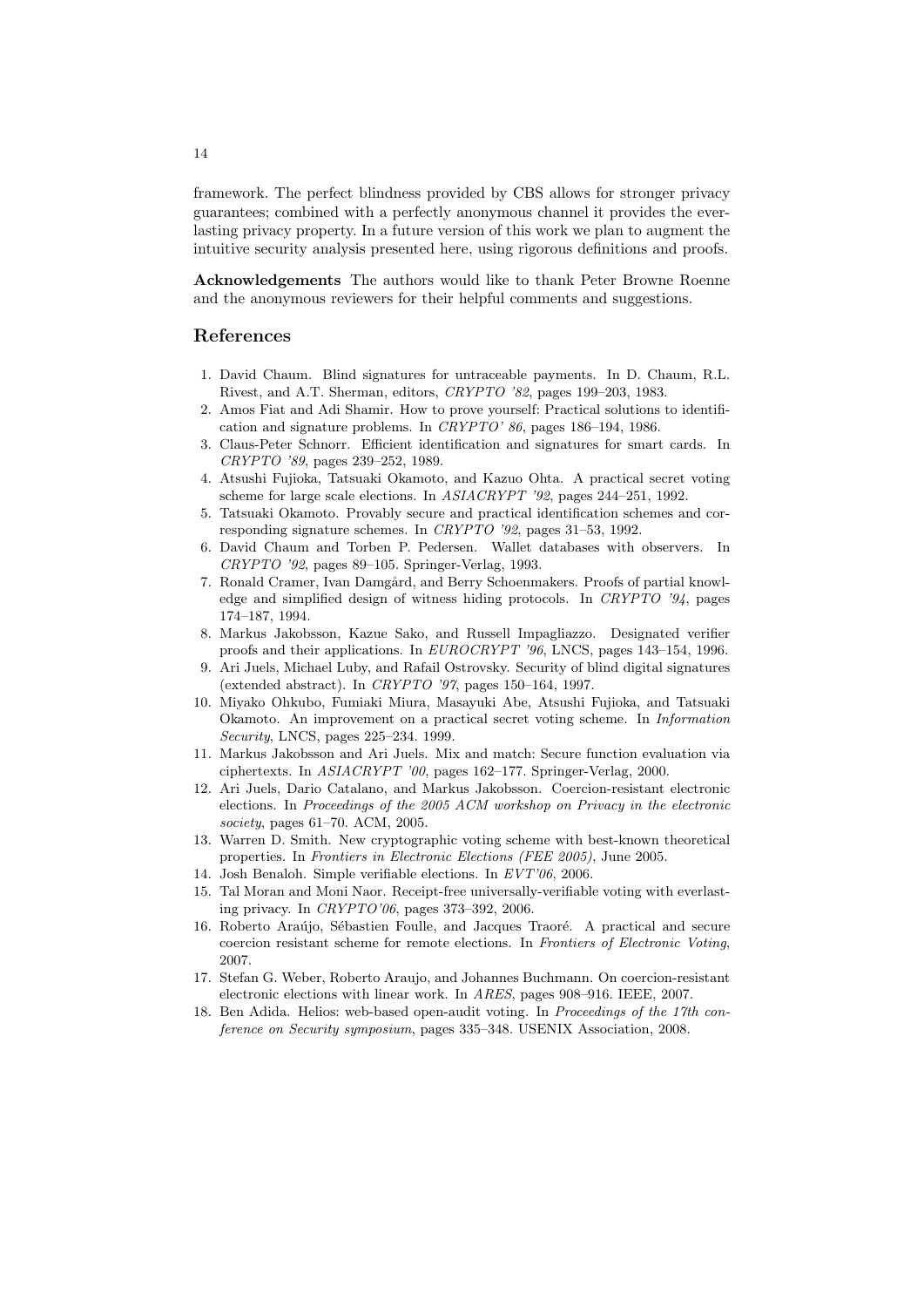- <span id="page-14-0"></span>19. Michael R. Clarkson, Stephen Chong, and Andrew C. Myers. Civitas: Toward a secure voting system. In IEEE Security and Privacy Symposium, 2008.
- <span id="page-14-3"></span>20. Roberto Araújo, Narjes Ben Rajeb, Riadh Robbana, Jacques Traoré, and Souheib Yousfi. Towards practical and secure coercion-resistant electronic elections. In CANS, pages 278–297, 2010.
- <span id="page-14-19"></span>21. Reto E. Koenig, Rolf Haenni, and Stephan Fischli. Preventing board flooding attacks in coercion-resistant electronic voting schemes. In SEC, 2011.
- <span id="page-14-7"></span>22. Michael Schlapfer, Rolf Haenni, Reto E. Koenig, and Oliver Spycher. Efficient vote authorization in coercion-resistant internet voting. In VOTE-ID, 2011.
- <span id="page-14-18"></span>23. Dominique Schröder and Dominique Unruh. Security of blind signatures revisited. IACR Cryptology ePrint Archive, page 316, 2011.
- <span id="page-14-17"></span>24. Stephanie Bayer and Jens Groth. Efficient zero-knowledge argument for correctness of a shuffle. In EUROCRYPT 2012, pages 263–280, 2012.
- <span id="page-14-6"></span>25. Oliver Spycher, Reto Koenig, Rolf Haenni, and Michael Schlapfer. A new approach towards coercion-resistant remote e-voting in linear time. In FC 2011, 2012.
- <span id="page-14-8"></span>26. Jeremy Clark Urs and Hengartner. Selections: Internet voting with over-theshoulder coercion-resistance. In FC 2011, 2012.
- <span id="page-14-13"></span>27. Myrto Arapinis, Véronique Cortier, Steve Kremer, and Mark Ryan. Practical everlasting privacy. In Principles of Security and Trust, POST 2013, 2013.
- <span id="page-14-4"></span>28. Roberto Araújo and Jacques Traoré. A practical coercion resistant voting scheme revisited. In VOTE-ID, pages 193–209, 2013.
- <span id="page-14-12"></span>29. Johannes A. Buchmann, Denise Demirel, and Jeroen van de Graaf. Towards a publicly-verifiable mix-net providing everlasting privacy. In FC 2013, 2013.
- <span id="page-14-11"></span>30. Edouard Cuvelier, Olivier Pereira, and Thomas Peters. Election verifiability or ballot privacy: Do we need to choose? In ESORICS 2013, pages 481–498, 2013.
- <span id="page-14-10"></span>31. Gurchetan S Grewal, Mark D Ryan, Sergiu Bursuc, and Peter Y.A. Ryan. Caveat coercitor: Coercion-evidence in electronic voting. In IEEE Security and Privacy Symposium. IEEE, 2013.
- <span id="page-14-20"></span>32. Aggelos Kiayias, Thomas Zacharias, and Bingsheng Zhang. End-to-end verifiable elections in the standard model. In EUROCRYPT 2015, pages 468–498, 2015.
- <span id="page-14-5"></span>33. Roberto Araújo, Amira Barki, Solenn Brunet, and Jacques Traoré. Remote electronic voting can be efficient, verifiable and coercion-resistant. In FC'16 Workshops, BITCOIN, VOTING, WAHC, 2016.
- <span id="page-14-21"></span>34. V. Cortier, D. Galindo, R. Ksters, J. Mller, and T. Truderung. Sok: Verifiability notions for e-voting protocols. In IEEE Security and Privacy Symposium, pages 779–798, 2016.
- <span id="page-14-16"></span>35. Philipp Locher, Rolf Haenni, and Reto E. Koenig. Coercion-resistant internet voting with everlasting privacy. In FC'16 Workshops, BITCOIN,VOTING,WAHC, 2016.
- <span id="page-14-9"></span>36. Peter Y.A.Ryan, Peter B. Roenne, and Vincenzo Iovino. Selene: Voting with transparent verifiability and coercion-mitigation. In FC'16 Workshops, BITCOIN, VOTING, WAHC, 2016.
- <span id="page-14-1"></span>37. Panagiotis Grontas, Aris Pagourtzis, and Alexandros Zacharakis. Coercion resistance in a practical secret voting scheme for large scale elections. In ISPAN-FCST-ISCC 2017, pages 514–519, 2017.
- <span id="page-14-15"></span>38. Vincenzo Iovino, Alfredo Rial, Peter B Roenne, and Peter Ryan. Using selene to verify your vote in jcj. In FC'17 Workshops, BITCOIN, VOTING, WAHC, 2017.
- <span id="page-14-14"></span>39. Nan Yang and Jeremy Clark. Practical governmental voting with unconditional integrity and privacy. In FC'17 Workshops, BITCOIN, VOTING, WAHC, 2017.
- <span id="page-14-2"></span>40. Alexandros Zacharakis, Panagiotis Grontas, and Aris Pagourtzis. Conditional blind signatures. In 7th International Conference on Algebraic Informatics (short version), 2017. Full version available on: <http://eprint.iacr.org/2017/682>.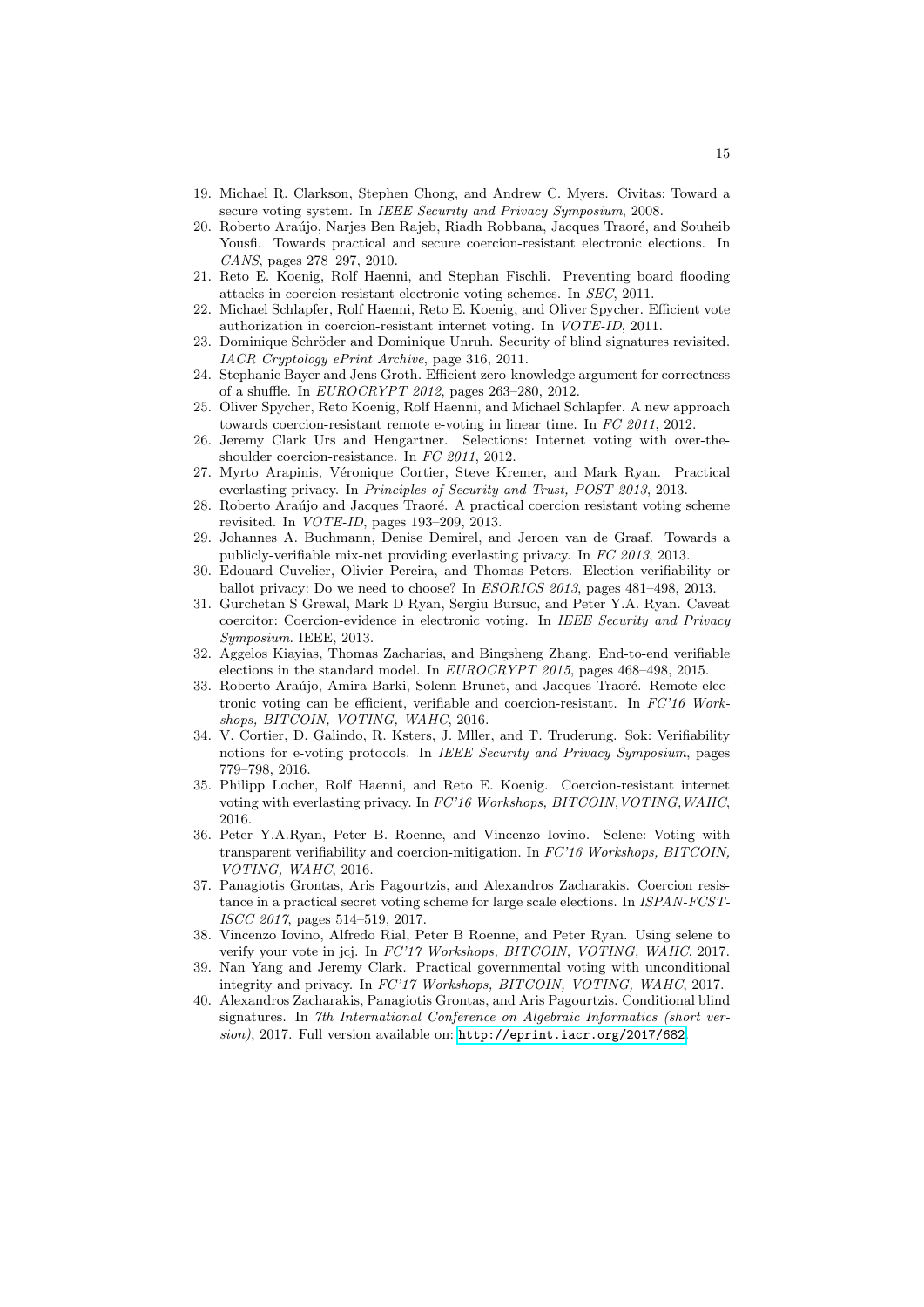#### <span id="page-15-0"></span>A Analysis of coercion resistance

We prove the coercion resistance property of the proposed voting scheme by closely following the JCJ techniques. We slightly modify the games c-resist and c-resist-ideal of JCJ to account for the extra authorization phase. We treat the auth functionality as a function that provides a valid or invalid ballot in relation to its private input.

Firstly, we examine the options of a coerced voter. Such a voter, can simply supply the adversary with a fake random element of G. Having a fake credential, the signature she receives will be invalid, a fact undetectable by  $A$  due to the design of the CBS protocol. The voter can authenticate and cast her real vote during her moment of privacy. The coercer cannot decrypt the corresponding entry in the voter roll and find out if he was presented with the real one or not. If he tries to vote, when he receives the signature he will not be able to validate it himself. In the tallying phase the shuffle will make him lose track of the vote.

The games c-resist and c-resist-ideal. The only change in the c-resist game of JCJ is the extra authorization phase. During this phase voters supply the essential information, based on their secret credential, and they get a ballot which can be either valid or invalid. We assume that all messages are exchanged via the bulletin board and thus are available to the adversary.

In the c-resist-ideal game an extra ideal functionality is needed, which we call idauth and its purpose is to authenticate and cast the ballots to the BB. This functionality gets the inputs of the players and computes the ballots as follows:

- It gives only one valid ballot for each valid credential.
- For honest voters it extracts the underlying credential and responds with a valid/invalid ballot based on it.
- Adversarial requests with credentials of corrupted players are answered normally. For the credential of the coerced voter the validity of the ballot computed is determined by the coin toss.
- The outputs are written directly to the BB.

In both games,  $\lambda$  is the security parameter, n is the number of voters and  $n_V$  is the number of voters the adversary can corrupt. Further inputs include the candidate slate  $C$  and the distribution  $D$  that governs the behaviour of the uncontrolled voters. In c-resist-game, the adversary corrupts a subset  $V$  of the voters and obtains their credentials after registration. We denote by  $U$  the rest of the voters. They perform the registration process and receive their credential. Subsequently the coercer chooses the voter  $j$  to coerce and her uncoerced vote  $\beta$ . Of course the voter should not be already corrupted and the vote should be a valid choice. A coin is flipped and if it is 0, the coerced voter fools  $A$  by invoking the functionality fakekey and generating a fake credential while voting with her real one. If it is 1 she obeys and gives her real credential  $sk_j$  to A. Honest voters perform the authorization phase and cast their votes, while  $A$  invokes the auth functionality with any input of his choice using the information gathered so far.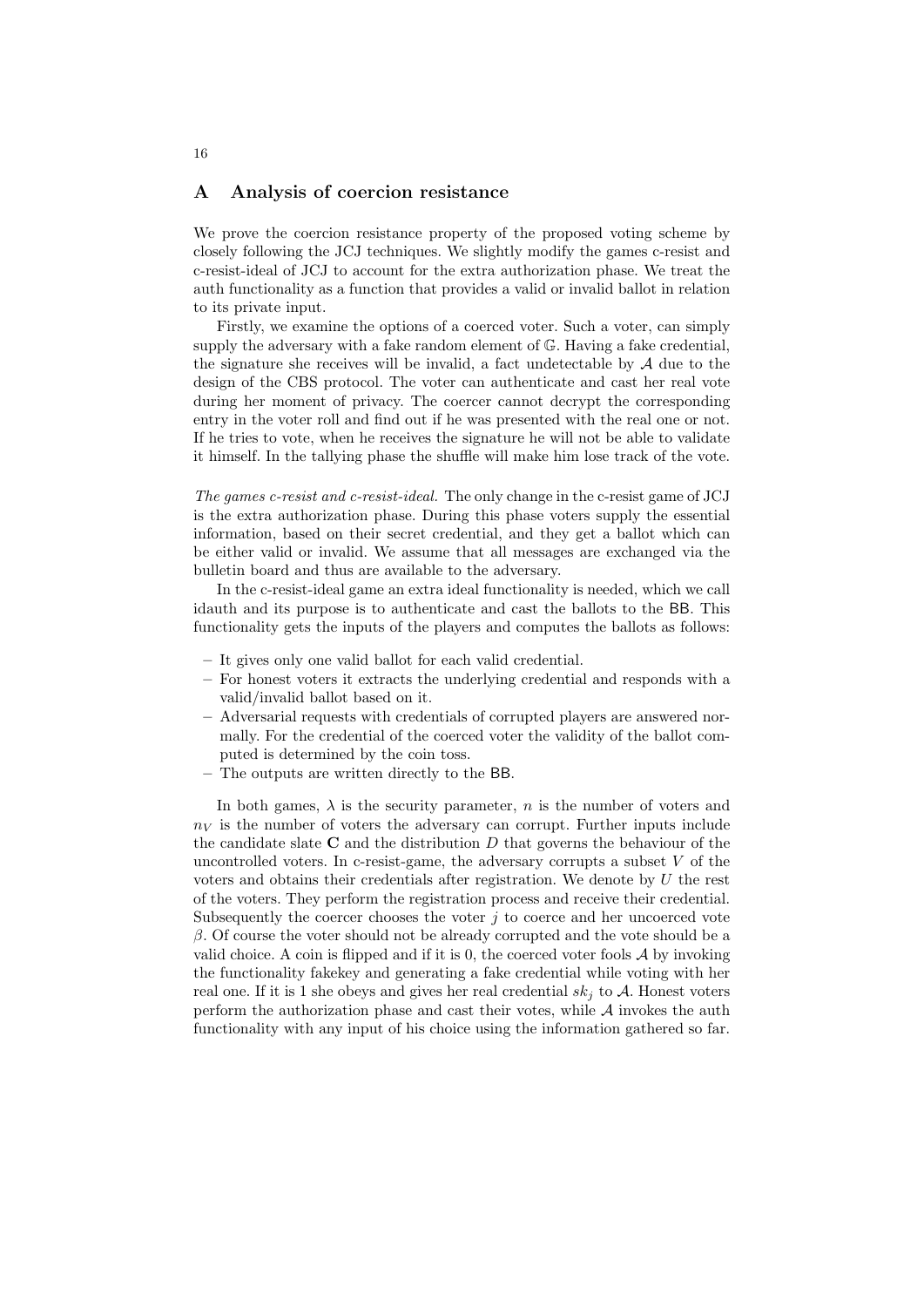The tallying phase is then performed and  $A$  tries to guess the result of the coin, using the data on the BB, the final tally  $X$  and the proofs provided. In c-resist-ideal-game the same things happen with minor differences. The keys obtained by  $A$  do not assist him with the choice of the voter to coerce. He is always given the real credential and auth is replaced with idauth. Finally, the only data  $A$  can use to guess the coin flip is the final tally  $X$  and the number of invalid votes Γ.

We now present the simulation for the proof that our scheme is coercion resistant.

- 1. **Input:** The simulator S takes as input the elements  $g_1, g_2, h_1, h_2$  of a group  $\mathbb G$  of order q and a vector w from a distribution D, which mirrors  $\mathcal A$ 's uncertainty. Each element of  $w$  is a set of valid and invalid votes, taking into account that each voter casts more than one ballot.  $S$  tries to answer whether  $(q_1, q_2, h_1, h_2)$  is a DH quadruple or not.
- 2. Parameter generation: Initially the  $S$  creates the M-El Gamal encryption key by randomly choosing  $x_1, x_2 \in \mathbb{Z}_q$  and computing  $h = g_1^{x_1} g_2^{x_2}$ . The public key is  $(g_1, g_2, h)$ . He then creates a signing key pair for the CBS scheme by choosing  $g_3, g_4, y \leftarrow_R \mathbb{G}, s \in \mathbb{Z}_q$  and  $k = g_3^s$ . The secret key is s and the public key is  $(g_3, g_4, y, k)$ .
- 3. **Registration:** Each voter is assigned a random  $\sigma_i \leftarrow_R \mathbb{G}$ . Using the public key,  $S$  publishes the voter roll. Finally, the candidate slate  $C$  is published.
- 4. Corruption: A corrupts voters.
- 5. Coercion: A chooses the player to coerce and her honest vote  $(j, \beta)$ . The appropriate tests are performed in  $(j, \beta)$  according to the games' definitions.
- 6. Coin Flip: S chooses  $b \leftarrow_R \{0,1\}$ . If  $b = 0$ , A is given a random group element  $\sigma^* \leftarrow_R \mathbb{G}$ , else she is given the real credential  $\sigma^* \leftarrow \sigma_j$
- 7. Authorization Requests:  $S$  issues the signature requests for the honest voters according to w. For each element of w she issues  $(E_h(\sigma_i), ID_i, PoK_1)$ where  $\mathbf{E}_h(\sigma_i) = (h_1^{u_i}, h_2^{u_i}, h_1^{u_i x_1} h_2^{u_i x_2} \sigma_i)$  for random  $u_i$  and the proof PoK<sub>1</sub> is simulated by the programmability of the random oracle by using standard techniques. A issues his authorization requests.
- 8. Double requests elimination: Using the secret key  $x_1, x_2, S$  decrypts and eliminates double requests with the same credential.
- 9. **Authorization:** S simulates this phase using her CBS signing key. The messages are encrypted votes according to w. Encryptions are done in the same way as before.  $A$  is given signatures in a straightforward manner.
- 10. Vote Casting:  $S$  submits ballots for the honest voters. A submits ballots for the corrupt and the coerced voters.
- 11. **Tallying:** Using his secret keys and standard techniques for proofs,  $S$  simulates tallying in a straightforward manner.
- 12. Guess:  $A$  decides  $b'$
- 13. Output:  $S$  outputs 1 iff  $b = b'$ .

Let's examine the view of A. Apart from the data he produces, in the authorization phase he sees the encrypted credentials with the proofs that accompany them, and the signatures given. These include a message  $x$  uniformly distributed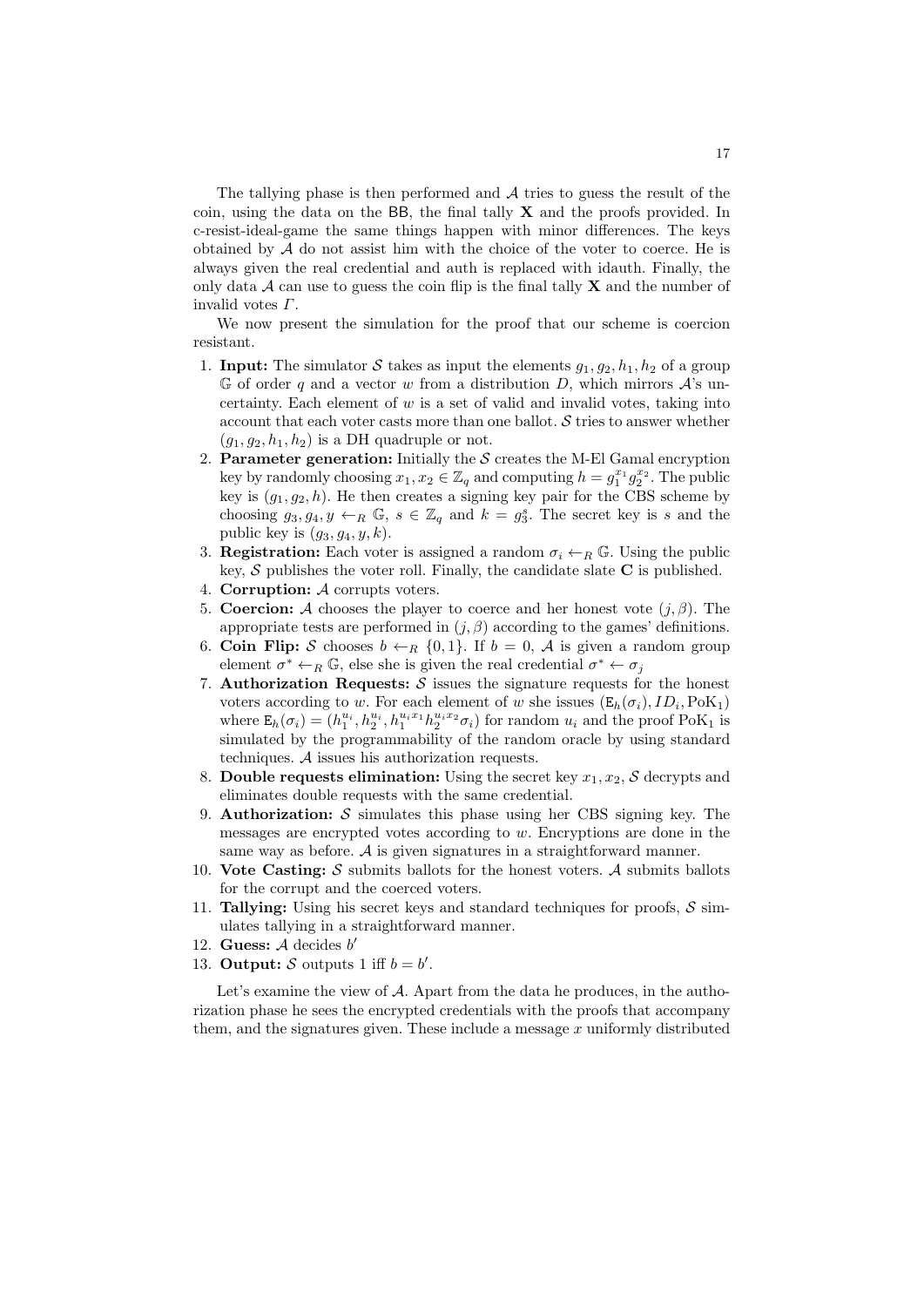in G, an encrypted first part of a signature and the second part of the signature which is a uniformly distributed element in  $\mathbb{Z}_q$ . In the tallying phase he sees the encrypted ballots, their proofs and the signatures. The signatures include two random elements  $x^*$ ,  $sig_2$  and an encrypted first part. Finally he gets the intermediate results and the tally with the proof. Apart from the encrypted messages and the proofs, all other data are random and do not assist him in deciding b.

Suppose that the input of  $S$  is a Diffie-Hellman (DH) tuple. Then all the encryptions done by  $S$  are valid and the view of  $A$  is the same as the c-resist experiment. If the input is not a DH tuple then every encryption  $S$  did results in uniformly distributed elements in  $\mathbb{G}^3$ .  $\mathcal{A}$ 's view is the same as in the c-resist-ideal experiment.

These imply that

$$
Adv_{ES,\mathcal{A}}^{c\text{-resist}} = |\Pr[\mathcal{S} = 1 | DH(g_1, g_2, h_1, h_2)] - \Pr[\mathcal{S} = 1 | \neg DH(g_1, g_2, h_1, h_2)]|
$$

which is equal to  $\mathbf{Adv}_{\mathcal{S}}^{DDH}$  and so it is negligible if the DDH assumption holds.

| Algorithm 1: c-resist                                                                      | Algorithm 2: c-resist-ideal                                                            |
|--------------------------------------------------------------------------------------------|----------------------------------------------------------------------------------------|
| <b>Input</b> : $n, n_V, C, D, \lambda$                                                     | <b>Input</b> : $n, n_V, C, D, \lambda$                                                 |
| <b>Output:</b> $result \in \{0, 1\}$                                                       | <b>Output:</b> $result \in \{0, 1\}$                                                   |
| $(V, U) \leftarrow \mathcal{A}(\text{corrupt})$                                            | $(V, U) \leftarrow \mathcal{A}(\text{corrupt})$                                        |
| $\{(sk_i, pk_i) \leftarrow \text{reg}(sk_R, ID_i, \lambda)\}_{i \in [n]}$                  | $\{(sk_i, pk_i) \leftarrow \text{reg}(sk_R, ID_i, \lambda)\}_{i \in [n]}$              |
| $(j, \beta) \leftarrow \mathcal{A}(\{sk_i\}_{i \in V}, \mathbf{Coerce})$                   | $(j, \beta) \leftarrow \mathcal{A}(\text{Coerce})$                                     |
| if $\beta \notin C$ or $j \notin U$ then                                                   | if $\beta \notin C$ or $j \notin U$ then                                               |
| output 0                                                                                   | output 0                                                                               |
| end                                                                                        | end                                                                                    |
| $b \leftarrow_R \{0,1\}$                                                                   | $b \leftarrow_R \{0,1\}$                                                               |
| if $b=0$ then                                                                              | $sk^* \leftarrow sk_i$                                                                 |
| $sk^* \leftarrow \text{fakekey}(pk_T, sk_i, pk_i)$                                         | if $b = 0$ then                                                                        |
| $BB \Leftarrow$                                                                            | $BB \Leftarrow$                                                                        |
| $\text{auth}(sk_i, pk_j, sk_T, pk_T, \mathbf{C}, \beta, \lambda)$                          | idauth $(sk_j, pk_j, sk_T, pk_T, \mathbf{C}, \beta, \lambda)$                          |
| else                                                                                       | end                                                                                    |
| $sk^* \leftarrow sk_i$                                                                     |                                                                                        |
| end                                                                                        | $\{BB \Leftarrow$                                                                      |
|                                                                                            | idauth $(sk_i, pk_i, sk_T, pk_T, \mathbf{C}, D, \lambda) \}_{i \in U \setminus \{j\}}$ |
| $BB \Leftarrow$                                                                            | $BB \Leftarrow$                                                                        |
| auth $(sk_i, pk_i, sk_T, pk_T, \mathbf{C}, D, \lambda) \}_{i \in U \setminus \{j\}}$       | $\mathcal{A}^{\text{idauth}(\cdot)}(\{sk_i\}_{i\in V}, sk^*, pk_T, \mathbf{C})$        |
| $BR \Leftarrow$                                                                            | $(X, P) \leftarrow$                                                                    |
| $\mathcal{A}^{\text{auth}(\cdot)}(\{sk_i\}_{i\in V}, sk^*, pk_T, \mathbf{C}, \mathsf{BB})$ |                                                                                        |
| $(X, P) \leftarrow$                                                                        |                                                                                        |
| tally(sk <sub>T</sub> , BB, C, { $pk_i$ } <sub>i∈V∪U</sub> , $\lambda$ )                   | tally(sk <sub>T</sub> , BB, C, { $pk_i$ } <sub>i∈V∪U</sub> , $\lambda$ )               |
| $b' \leftarrow \mathcal{A}(\mathbf{X}, P, \text{BB}, \mathbf{G}$ uess)                     | $b' \leftarrow \mathcal{A}(\mathbf{X}, P, \Gamma, \mathbf{G}$ uess)                    |
| output $b == b'$                                                                           | output $b == b'$                                                                       |

Finally, we must note that the exact level of protection each voter receives depends on the size of the anonymity set, i.e. the number of decoy votes cast

18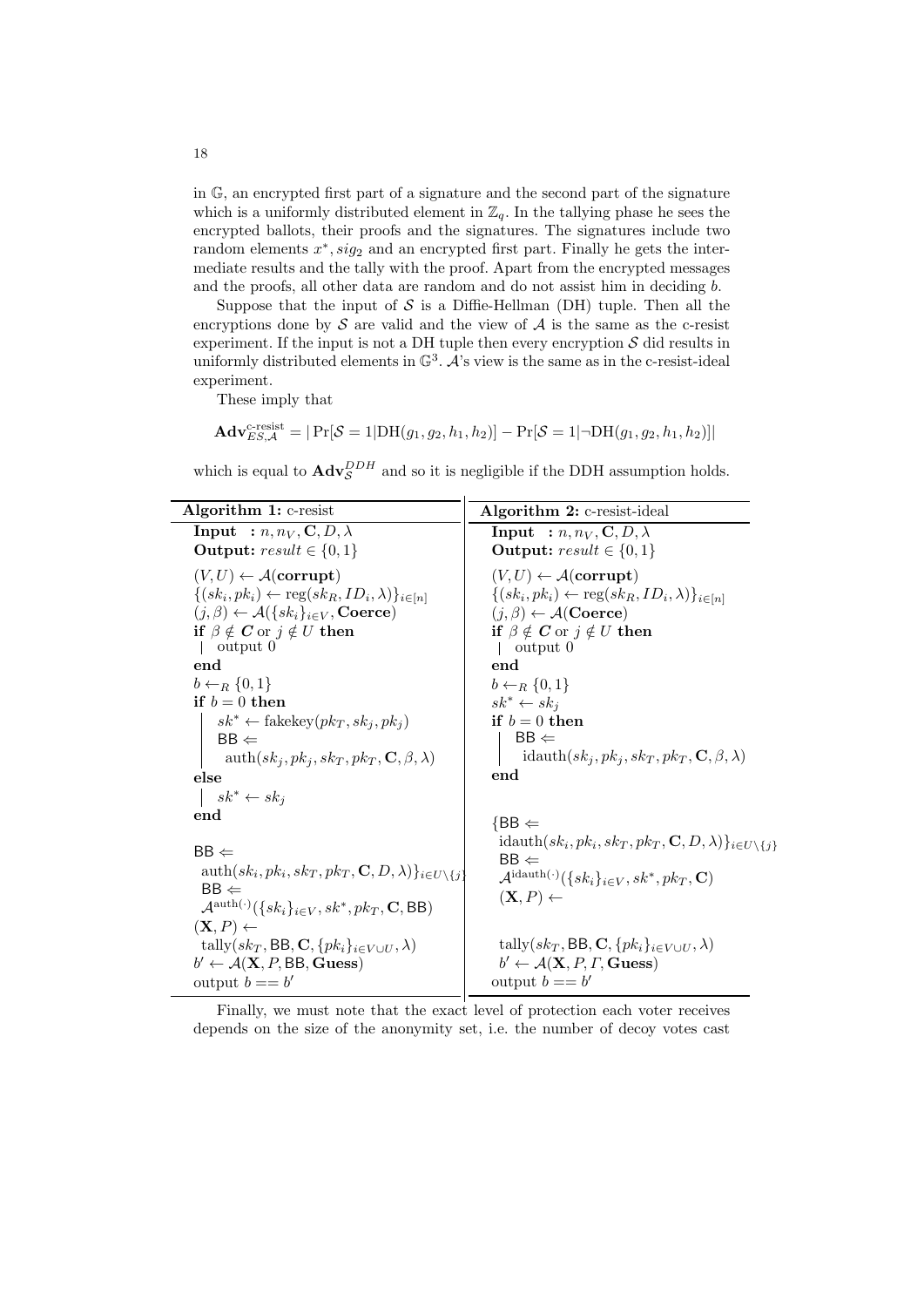with their ID by other honest voters or organizations. We plan to incorporate this analysis in future versions of our work.

### <span id="page-18-0"></span>B Plain Okamoto-Schnorr CBS Scheme

We briefly present the simple Okamoto Shnorr CBS Scheme from [\[40\]](#page-14-2). The secret signing key consists of the values  $s_1, s_2 \in \mathbb{Z}_q$  as in [\[5\]](#page-13-14) with corresponding public verification key  $v = g_1^{-s_1} g_2^{-s_2}$ . During the signing and unblinding phases the public key  $k$  of the verifier is used. For the verification algorithm, the verifier checks the verification equation using the hash of the message and the commitment using the secret key  $s \in \mathbb{Z}_q$ . If the secret signer bit is 1, then the signature will be valid, otherwise the verification equation will not hold. Thus the verifier will learn the secret bit of the signer. We also assume the existence of a random oracle H.

Common input:  $\mathbb{G}, g_1, g_2, v, k \in \mathbb{G}, \mathcal{H} : \mathcal{M} \times \mathbb{G} \to \mathbb{Z}_q$ Signers's private input:  $s_1, s_2 \in \mathbb{Z}_q : v = g_1^{-s_1} g_2^{-s_2}$  and  $b \in \{0, 1\}$ Verifier's private input:  $s \in \mathbb{Z}_q : k = g_1^s$ Recipient's private input: m Commitment Phase. The Signer: – Picks random  $r_1, r_2 \leftarrow_R \mathbb{Z}_q$ ; – Computes  $x := g_1^{r_1} g_2^{r_2}$ ;  $-$  Sends  $x$  to the recipient. Blinding Phase. The Recipient: – Selects blinding factors  $u_1, u_2, d \leftarrow_R \mathbb{Z}_q$ ; - Computes  $x^* := xg_1^{u_1}g_2^{u_2}v^d, e^* := \mathcal{H}(m, x^*), e := e^* - d;$ – Sends e to the signer. Signing Phase. The Signer: – Computes  $y_1 := r_1 + es_1, y_2 := r_2 + es_2;$ - If  $b = 1$  then computes  $(bsig_1, bisig_2) := (k^{y_1}, y_2);$ – If  $b = 0$  then selects randomly  $(bsig_1, bisig_2) \leftarrow_R \mathbb{G} \times \mathbb{Z}_q$ ; – Outputs  $(x, e, b \times i g_1, b \times i g_2)$ . Unblinding Phase. The Recipient: - Unblinds by computing  $sig_1 := bsig_1 \cdot k^{u_1}$  and  $sig_2 := bsig_2 + u_2$ ;  $-$  Outputs  $(m, x^*, e^*, sig_1, sig_2).$ Verification Phase. The Verifier:  $\sim$  Computes  $e^{*'} := \mathcal{H}(m, x^*)$ - Computes  $y_1' := sig_1$  and  $y_2' := sig_2$ ; - Checks if  $x^{*s} = y_1' g_2^{y_2' \cdot s} v^{e^* \cdot s}$  and  $e^{*'} = e^*$ .

<span id="page-18-1"></span>Fig. 5. The original CBS Scheme based on Okamoto Schnorr signatures